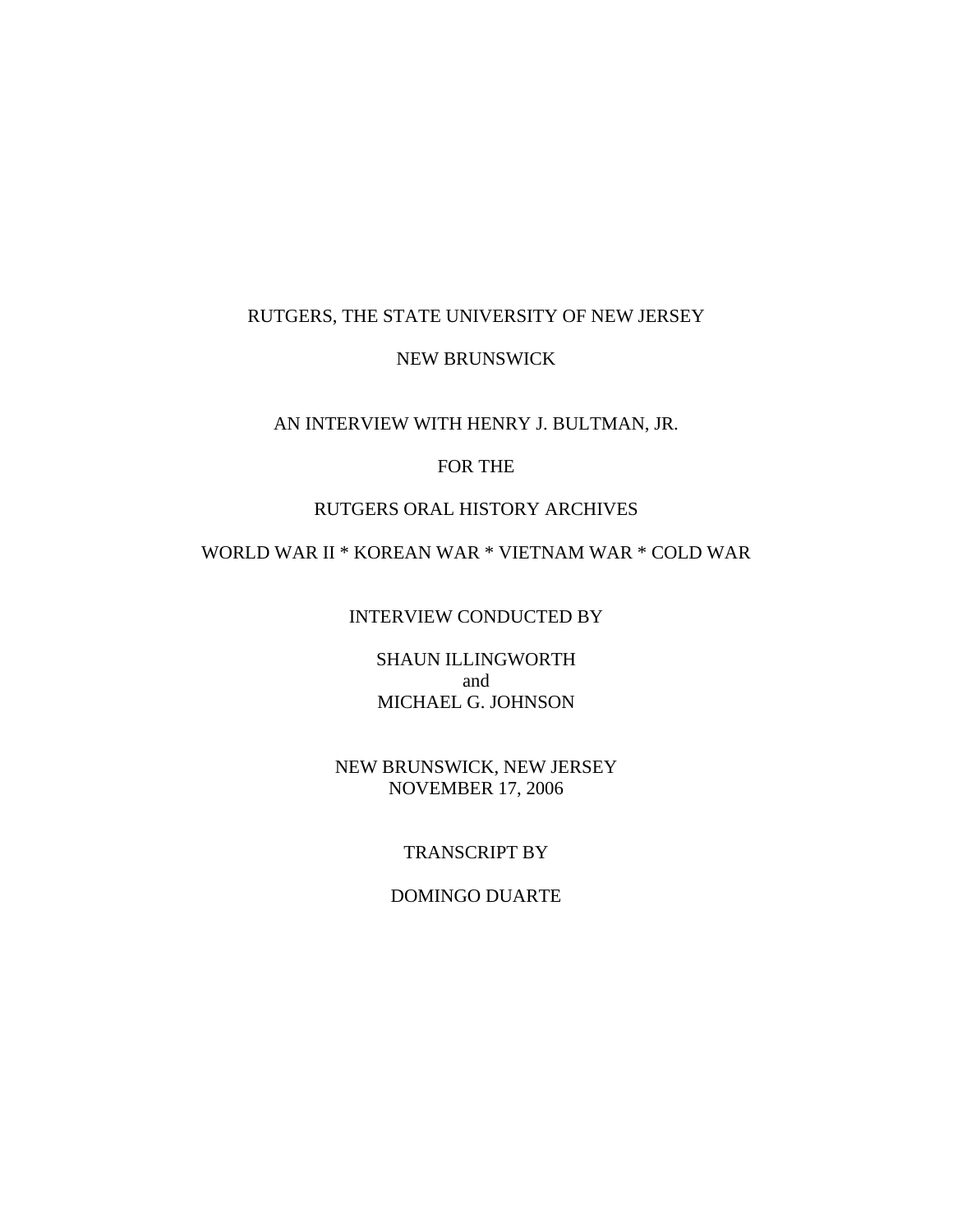Michael G. Johnson: This begins an interview with Henry J. Bultman, Jr., on November 17, 2006, with Mike Johnson and …

Shaun Illingworth: Shaun Illingworth. Mr. Bultman, thank you very much for coming up to New Brunswick today. To begin, can you tell us where and when you were born?

Henry J. Bultman, Jr.: … I was born in New Orleans, Louisiana, on February 2, 1920. … [To] give you an idea, in those days, most of the babies were born at home. That day, my dad went around pulling all the shades down; he didn't want the little bastard to see his shadow. That's Ground Hog Day. [laughter] That's the only joke I tell in the whole thing. [laughter] …

SI: Can you tell us your parents' names?

HB: My father was, of course, Henry J. Bultman. My mother was Lucile Dawkins Bultman.

SI: Can you tell us a little bit about your father's family background?

HB: My father was a mortician. My brother's a doctor. I only have one brother, one sibling, and Dad's joke about that was that … any mistakes Leon made, that's my brother, he could correct. [laughter] No, the Bultman Mortuary; there's basically five mortuaries in Louisiana, or in New Orleans. There's Bultman, Tharp, Eagan and two others I can't [remember], but they're now all owned by one … corporation, and the last I knew [was], in talking to my brother, who's still alive and lives down there in assisted living, where that … the funeral parlor was was under water. [Editor's Note: Mr. Bultman is referring to the flooding of New Orleans as a result of Hurricane Katrina in August and September 2005.] I don't know whether they're going to repair the place or not. … You see, New Orleans was a French city and, in those days, if you died, the whole family was put up during the funeral, in other words, they bedded them, they fed them, until it was all over. So, they had a pretty big establishment in all funeral homes down there. Now, I graduated from high school, Alcee Fortier High School, then, I went to Tulane and took chemical engineering, graduated from there. … At that time was when the first draft started and I didn't want to be [in the] Army, so, I tried the Marines. … When I went in to take the exam, they asked me to pass the eye exam and I flunked. So, I figured I was going in the Army after that. … So, the Navy came by looking for service people and I applied there. The only thing [was], this time, they said, "Read the chart with your right eye," and I went ahead and read it and they said, "Now, read it with your left eye." I went ahead and read it. [laughter] [Editor's Note: Mr. Bultman indicates that they allowed him to read it with his right eye again.] So, I read it with the same eye twice and I passed. ... Then, they gave us orders and sent us out to Cal Tech, where we took an aeronautical engineering course. After the course was over, they gave us a choice of where we wanted to be shipped, and, of the 108 that were in the class, most of them were picking the United States, someplace in the United States. Bill Tenhagen and I decided we're going to see something else besides the United States. So, we said, "Anywhere outside of the country." So, Bill and I were stationed in Hawaii. Two went out to Midway and two went out to, well, one was in the Philippines, but it was spread out through the Pacific, and that's where we started. … We were going out there and I got orders to get aboard the *Indianapolis* [CA-35] and we took the *Indianapolis* out to Pearl and, from Pearl, we were stationed then on Ford Island. … Ford Island, as you know, is the airstrip that was in the center of the harbor, and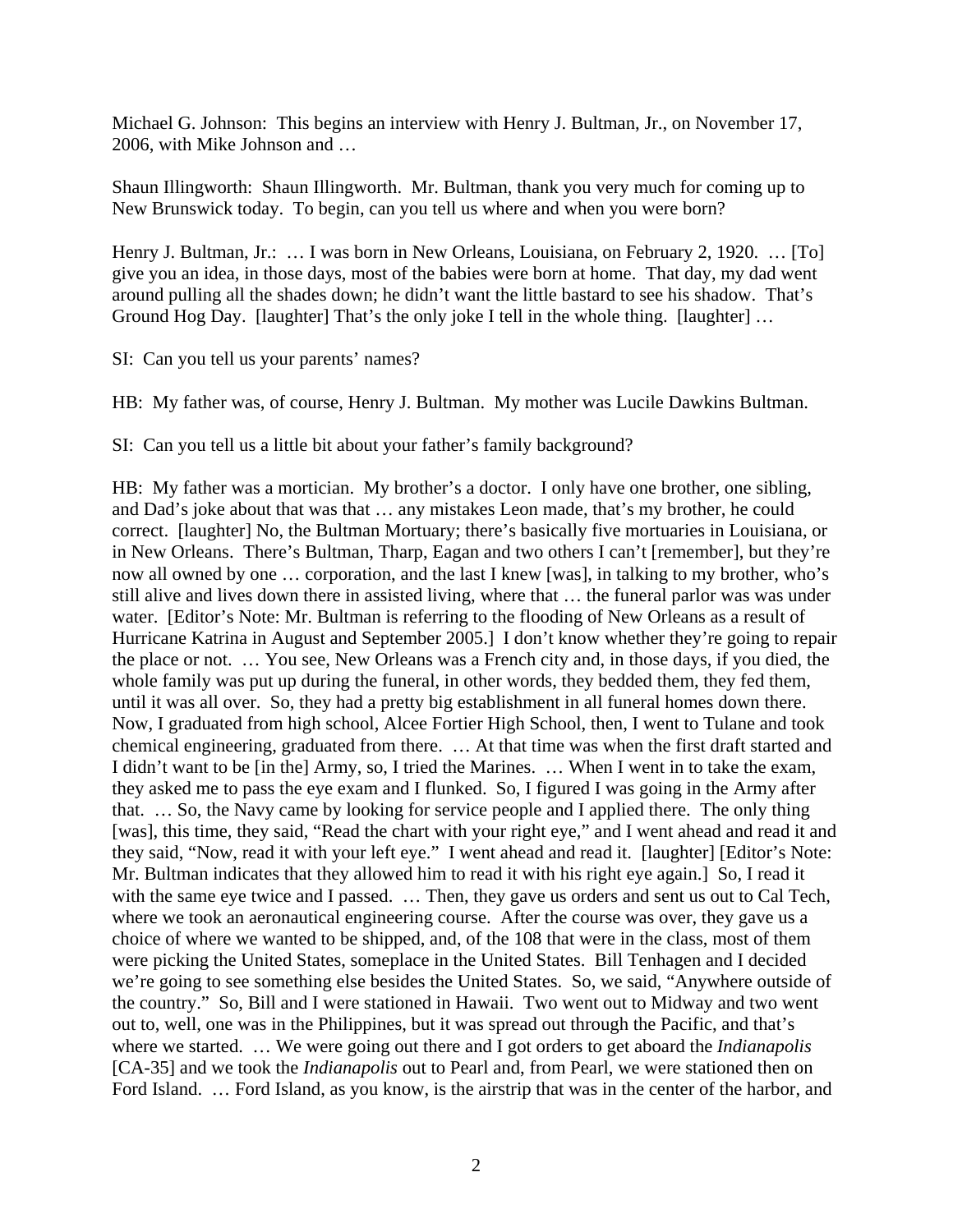all the battleships and heavy equipment was usually tied up right around Ford Island. The only access to Ford Island was either the ferry or a fifty-foot motor launch. Now, how far do you want me to go from there? [laughter]

SI: Can you tell us a little bit about your duties at Ford Island, before the attack?

HB: Okay. You see, before the attack happened, actually, six weeks before the attack, every Sunday, there was a mock raid. I know that the (minions?) in charge knew something was up, as far as the Pacific was concerned, because there was a whole lot of problems. We knew that [President Franklin] Roosevelt wanted the United States in [the] war. How he was going to get us in, we could see it coming every day, when he cut off the oil to Japan, when he cut off all the salvage material. Everything was cutting them off at the knees, but we didn't know anything about them having broken the code or anything else. So, they were preparing, in that they had mock raids, in which the carriers would launch so many planes and they'd come in and strafe, like they [the Japanese] were strafing and whatnot. So, every Sunday, if you had the duty, it was a pain in the ass to get up and have to do it. So, this [day], on the 7th, when it happened, Bill Tenhagen and I were in the room and I woke up to go to the bathroom. … All of a sudden, the siren went off and Bill said, "Do we have to get up? We don't have the duty," and I looked out the window and I says, "Yes, you got to get up. This is real." [laughter] So, that's how it started.

SI: In the previous raids, what had your duties been when you did have the duty?

HB: You went to your battle station, wherever you were. Like, we were in assembly and repair, we had to go down to the buildings, secure everything, watch for anything, have work parties ready to do whatever there was. … I had a lot of ordnance, so, we could swing dollies with vices on it and put machine guns on it, if we wanted to, but, even before that, Bill Tenhagen and I organized what was known as the "Seaman Guard." We had twenty-five sailors, one armored carrier, not an armored [carrier]; … it was almost like a pick-up truck, really, and we had all '09s, the old rifle. We had about three BARs, one Lewis machine gun and a fifty-foot motor launch. [laughter] So, when December 7th happened, that night, everybody was by the motor launch, because, if they'd landed, we were going for the hills. [laughter] That's about the way it was right then. … That day, when it happened, the first thing I did was, going to step out of the building, by that time, the planes were coming over Wheeler Field, which was up the pass [Kolekole Pass], and they were strafing. We got back in, fast, and Hugh Gribbin, who was the torpedo officer on the station, had a pick-up truck and he said, "You want to go over with me?" "Why not?" We got in the truck and went down to where we were supposed to be, at our battle stations, and waited. That was the first time we were issued a .45. My .45, you'd pull the sear back and it stayed in the back position, because it had so much Cosmoline grease on it. You had to get rid of that before it'd even operate. So, then, we got some aviation gas, got a big tub, threw all the guns in the tub until they soaked out, [laughter] but … there was very little that you could do with the [weapons]. We weren't prepared. That was it. I don't know whether you want this on the record. If you want to turn it off, I'll tell you.

SI: I will turn off the tape.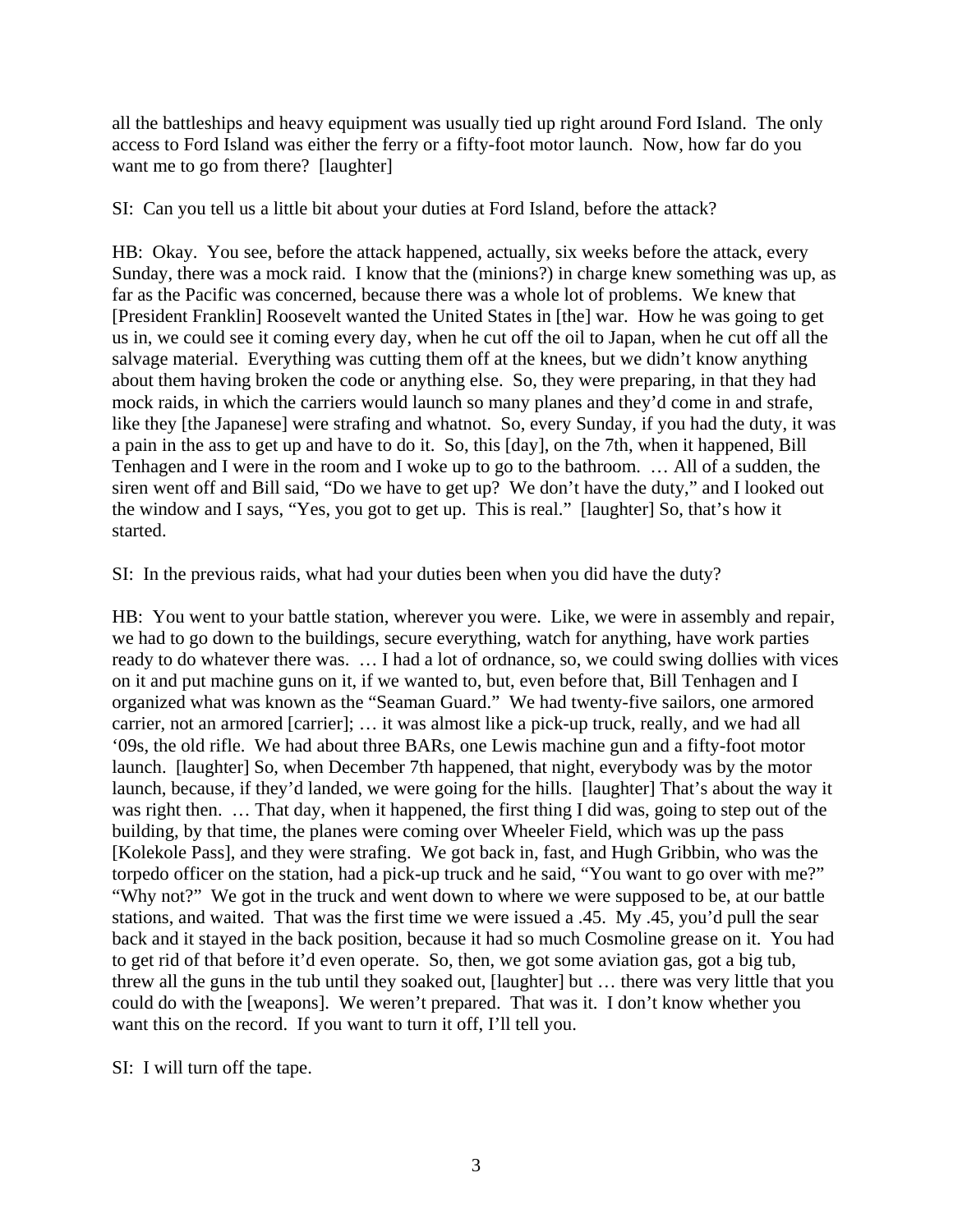# HB: Okay.

# [TAPE PAUSED]

SI: You participated in these mock raids in the weeks leading up to December 7th. How well did most men react during the actual attack? Did they follow what they were supposed to do?

HB: Oh, yes, because, on every raid, we either lost an aircraft or we lost [personnel]. If we lost an aircraft, we lost an individual. We also lost some civilians, because, in one of the raids, the plane went into 1010 Docks [pronounced "ten-ten"], which was … across the way, and there were civilian workers there and they were killed. I mean, it was gruesome, truthfully, but … it was worthwhile for anybody to get into it. That's the only thing that could've happened there, but … you're flying propeller-driven planes, in those days, and you had a lot of problems, too. [laughter]

SI: You said it was gruesome. In your job, would you have to go into a crash site and attempt to recover the planes?

HB: … When you were attached to the base, any crash, … there was crash officers that had to go over. If you had the duty, you had to go over and do it. It's just like, on December 7th, the battleships were all sitting on the bottom, the guys there were stunned, truthfully, because I had to go aboard each battleship and get rifles from them, because they weren't doing any good there and we could use them on the shore, if anything happened. If, during your watch, they would report a body came up from one of the ships, you had to go out on the fifty-foot motor launch and retrieve the body. I mean, that and the aircraft accidents, … that was your duty. If you got it, you … took two medics with you and out you went, that was all. I don't know of any other things that you could say, that we just got into it. That's all. You did what you had to do when the time came.

SI: You said that you were driven to your battle station. Had it already been hit by then?

HB: Oh, yes, it was going on. [laughter] Yes, no, because Hugh Gribbin … left us off at our place, and then, he went to the oil depot, where he was [stationed] there. … The history tells you he is the one, I don't know what kind of medal he got, but he got a medal because he cut one of the oilers away, so [that] she could get away from where she was. I know he got a medal for that and I don't remember anything more than that right now. It's too long ago for me to remember it, really, but I know he got a medal for the action he took at the time, and your job down there was to control fires. The PBYs had been hit on the ramp down there and they were burning. We didn't have bulletproof tanks. I mean, the bullet went through it. It was like, if it didn't ignite, it was like a shower of high-test gasoline coming out. So, you had to organize crews to get the planes out of the hangars, get them away from the hangars, so [that] everything didn't burn to pieces. … There were, I guess, four or five movies that have been made; about four of them stunk. One of them, *Tora! Tora!*, [*Tora! Tora! Tora!* (1970)] was the closest thing to actual facts. The rest of them were romances and whatnot, but *Tora! Tora!* told you the true facts of what was going on. It was a horrible day, yes, but you're twenty-one, you're invincible, nothing can hurt you. [laughter] … No one was wounded on the island. Even though they were strafing,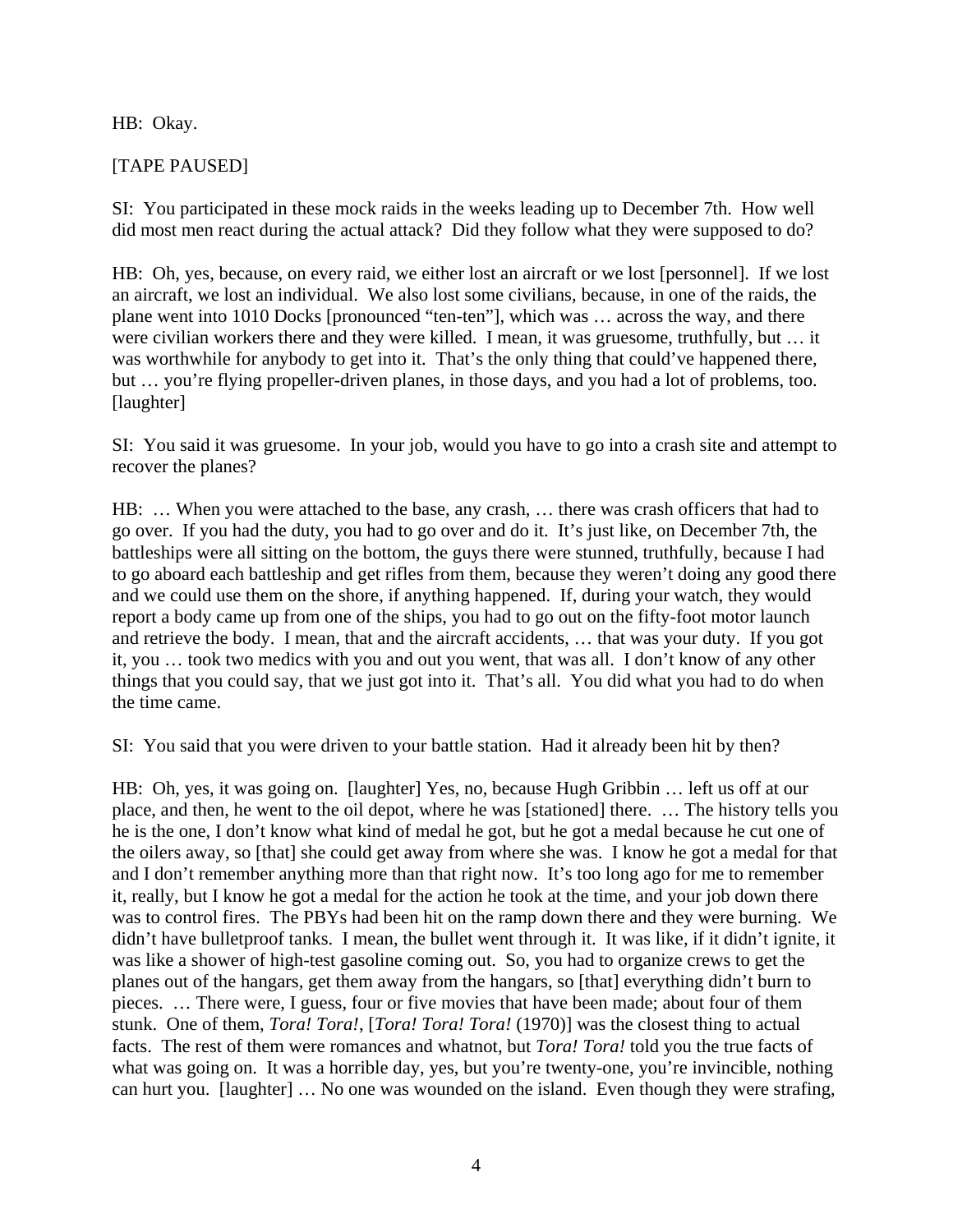they … hit no one. The only guy that got hurt was a Marine, I don't know, a first lieutenant or whatnot, stumbled into a trench running away when they … came to strafe, and he got a big cut up on his knee, but that was all. … Other than that, the island got damaged, the water supply was cut off and things like that, but nothing else. We turned the whole mess hall into a hospital. …

SI: Was the mess hall on Ford Island?

HB: Yes, oh, yes, everything. We were a complete unit.

SI: We are now looking at a map you brought in with you today.

HB: … To give you an idea, this, this is Ford Island. BOQ was right here; that's bachelor officers' quarters. This was the administration building and A&R [assembly and repair, was] always in this area. … These are the battleships that you see here. Now, … we left here, [the BOQ on the northwest point of Ford Island]. We had to drive here, down here, all the way, [the southeast point of Ford Island], and he dropped us off, and then, he went back in this area, here. I think fifteen, [a numbered location on the map], is the, yes, *Neosho* [AO-23], fueling ship thing, the one he cut free, and you can see these are the paths, [arrows on the map], that the planes took to come in and strafe and drop and whatnot.

SI: The BOQ is on the north side of the island.

- HB: Northwest side of the island.
- SI: You drove to the southeast side.

HB: Southeast side.

SI: Then, you drove along "Battleship Row" to the A&R section, which was on the south side of the island.

HB: Right. See, these, [the ships], are not tied to the island. These are big, concrete pads that they had that [the ships] would dock up to. They had, on both sides, these pads. … On this day, they just happened to have them all in a row, on one side.

SI: What went through your mind as you drove past "Battleship Row?" How did you feel?

HB: As we went by, the *Arizona* [BB-39] blew and we saw metal flying. We didn't know what the hell it was. You just assumed something. They were blowing things up. That was all. The ships were on fire. You've seen the smoke that came up [in photographs]; that was that way for practically three weeks. … Then, after the three weeks were up and the fires were out, they had, on the shoreline along here, big winches, in which cables went out to certain of the ships, trying to right them. … The divers would go down, patch the hulls, and then, they'd start pumping them out. … All night, you could hear the winches, maybe taking up a quarter-of-an-inch at a time, if they could even take that much, but they all had to be unified, so that they wouldn't snap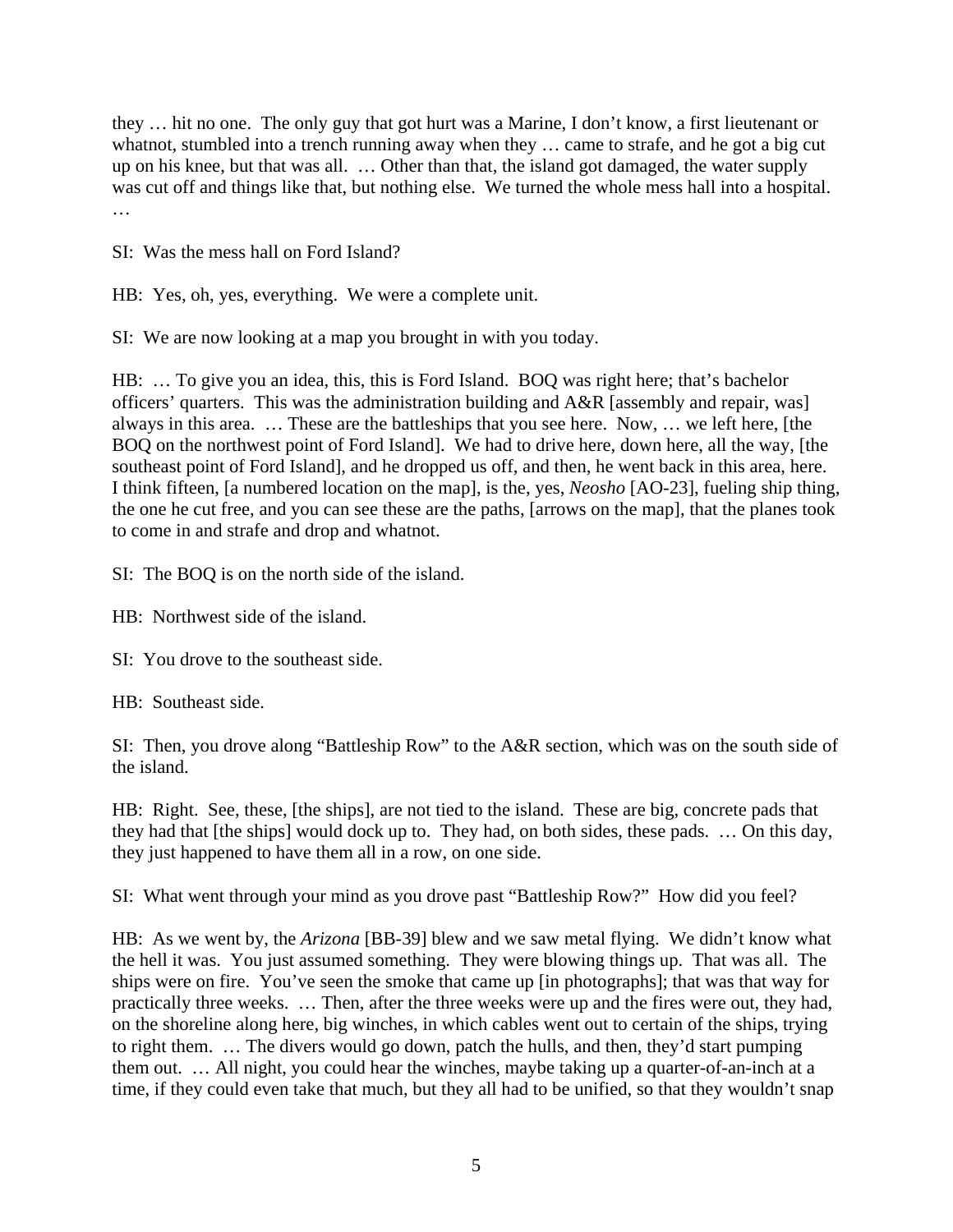cables and everything else, to try and get the ships back together, back up, so they could take them to dry dock and whatnot and get them back in service. Also, there was a lot of work being done on men that were trapped below water, sealed in those things; very few of them got out, too. …

SI: How much time elapsed, roughly, between you and your friend hearing the alarm and leaving the BOQ and getting down to your battle station?

HB: Oh, I'd say a half-an-hour at the most. It was just to determine whether we were going to be able to get down there without getting shot up. … See, [to] give you an idea, after it was over, … any of the men that were aboard ship had to come ashore and the closest place to swim is Ford Island. Now, when I left my room in the BOQ, I had all my uniforms in it. That night, when I came back, the closet was empty. The only thing left was a jockstrap hanging on the door. I mean, guys came in, they were oil coated, so, they just dropped the clothes, took any clothes they could put on, after they got a bath, tried to get some oil off of them, to get out. It was funny, because you'd see a seaman first class in an admiral's coat, [laughter] but you did what you did. That was all.

SI: Once you arrived in the assembly and repair area, what did you start to do?

HB: Assembly and repair? We checked the buildings, no fires, sent work parties to get fire extinguishers, [got] everything lined up in case anything happened, then, went down to Squadron 8A, which was at the far end, where all the planes were being shot up, helped them pull planes out of the hangars. … At that point is when the ordnance men grabbed the air-cooled .30s and .50s and used them in vices [mounted] on work carts, but there was not much you could hit, because you can only fire an air-cooled gun a very short period of time and you've got to shut it off and let it cool, and everything else. If you're up in the air, it's different, because the velocity of the plane and the air across it will keep it cool, and we didn't have any water-cooled [machine guns] or any antiaircraft guns that we could use there. But, it was just to save whatever you could, get the bad stuff out of the way and let it go down the tube. Now, I saw a lot of sights. I saw, like, the *Shaw* [DD-373] blowing up. From where I was to where the *Shaw* [was]; where is the *Shaw*? The *Shaw* was, I think, twenty-one.

SI: We are looking at the map Mr. Bultman provided.

HB: … Nineteen; nineteen was the *Shaw.* That was like a train, railway thing that they'd put a destroyer on, in the water, and then, they could take it up this ramp and they could work on it. Well, they hit the *Shaw's* forward magazine and I have never seen a Fourth of July or anything else [like] when that thing blew; got to say it was beautiful, because there was all kinds of rockets going off. … The *Shaw,* after the 7th, they put a false bow on her and she was sent back to the States. While she was on her way back, they built the bow there. When she got back there, they welded it on. I don't know how many months it took them, but [they] turned her around and she was put back in service. The *Pennsylvania* [BB-38] and two other destroyers were in dry dock over there and they were badly damaged. The first air raid was over. When the second attack started, the *Nevada* [BB-36] started to back down. She was the only battleship that had any steam and they got her going, and she started back down the channels. When they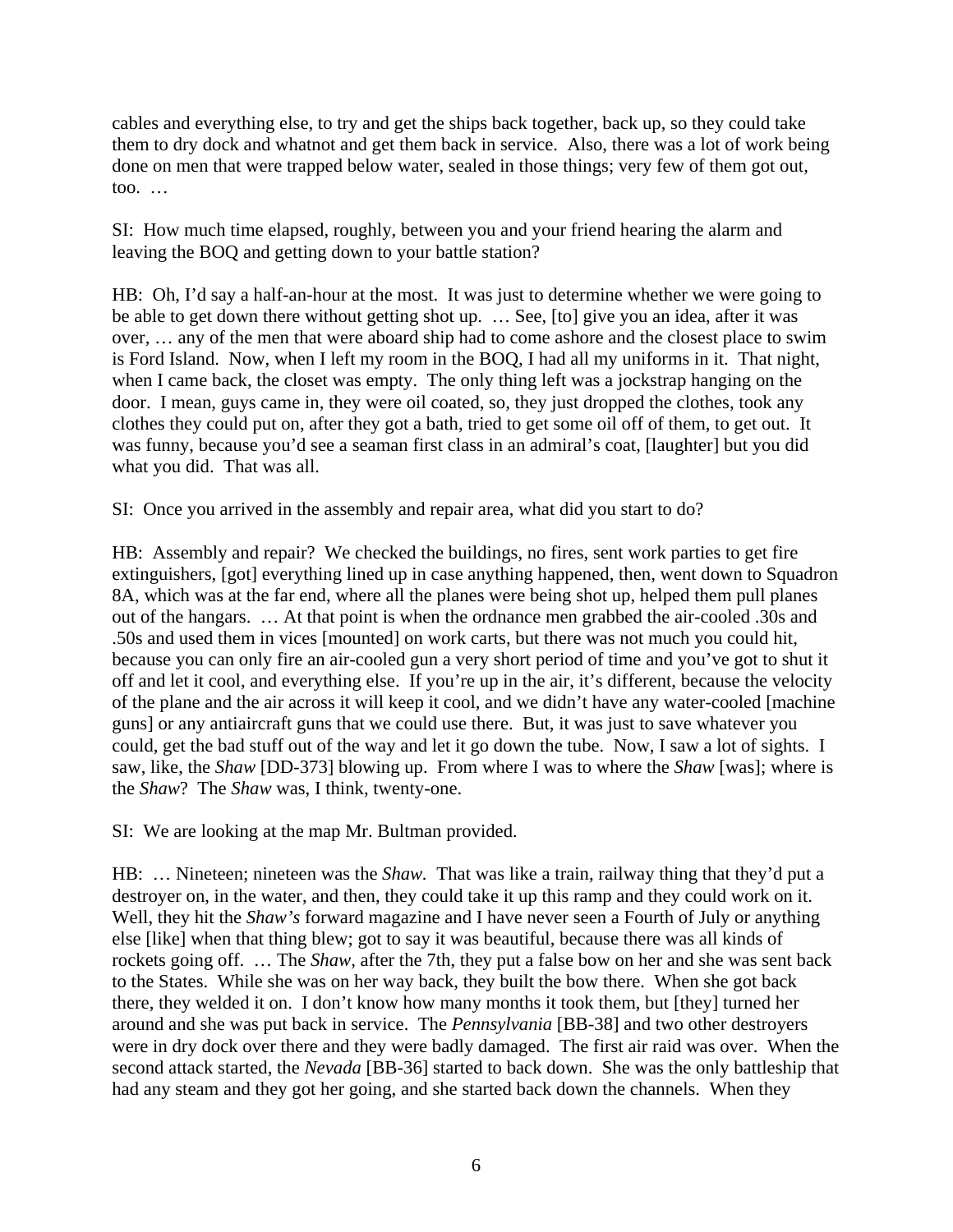passed where we were, [the A&R area] right here, when she was starting down here, the Japs dive-bombed her. … I could see guys where they needed to shave on the ship, they were that close, and she got hit so many times that she grounded herself over there. We had two repair ships in the harbor and they got to firing real fast. I think the loudest cheers I've heard at football games. But you've never heard a cheer [like] when the first plane got hit, Jap plane. … I think it was, I can't be sure, but I thought it was, one of the repair ship's five-inchers that hit it. Then, there was a destroyer that came down this channel here for that one single-man sub. … He went so fast by it, dropping depth charges, and then, went aground and backed off and went right on out the harbor, but he sunk the sub. There was just so many things going on. … I guess that destroyer came after the second attack. … The second attack came about an hour afterwards, and then, I had duty. I was sent to the mess hall, trying to help the wounded and get them loaded, so [that] they could go over to the main hospital, over in the shipyard. ... I got in there and you saw guys with the guinea tees that had been flash burned and it was just a solid blister, with the shape of the shirt or the tee, just had been burnt off. ... One guy said to me, "I want a cigarette," and, unconsciously, I lit a cigarette for him, stuck the burnt end in his mouth and grabbed it, real quick. He said, "Don't worry. I can't feel it. I just want the taste." I mean, there were some awful looking things there. Guys went through torture. That was the first time sulfa was used, too, on burns, and I saw two or three of them afterwards that I knew, that your skin turns all white after the sulfa is [applied] and it heals. You could see where they had been burned.

SI: These were guys coming in off the ships.

HB: Yes. It's the only place they could go, was to us first, because it was to land. We were the only place they could come to.

SI: In rough numbers, how many men were put into this makeshift hospital in the mess hall?

HB: How many? … Say you got, shall we say, a basketball court full of tables that they served the mess on; all those were full. The floor was full. Guess? … I have no idea, really. It's just a pile of people and all the corpsmen did the work and they had, anybody else that could help was there to assist them, to take care of them. That was it.

SI: What did you use to transport people from Ford Island?

HB: Fifty-foot motor launches, and then, when the ferries got in operation, we could … put them aboard the ferry and take them over there.

SI: Was this after you had secured everything down in the PBY area?

HB: That was secured by [then]. I moved up there in the afternoon. … That night, I had the watch and we got reports that were hairy, that we thought that the whole Jap fleet was coming on in. I mean, they made the biggest mistake in their life; they could have taken the islands. But, they were coming in, [according to the rumors], and that's when Tenhagen said, "Get relieved over there. We're getting the twenty-five-footer ready." [laughter] … We finally got stationed in the area between the PBY squadrons. This was where all the fuel was stored. [Editor's Note: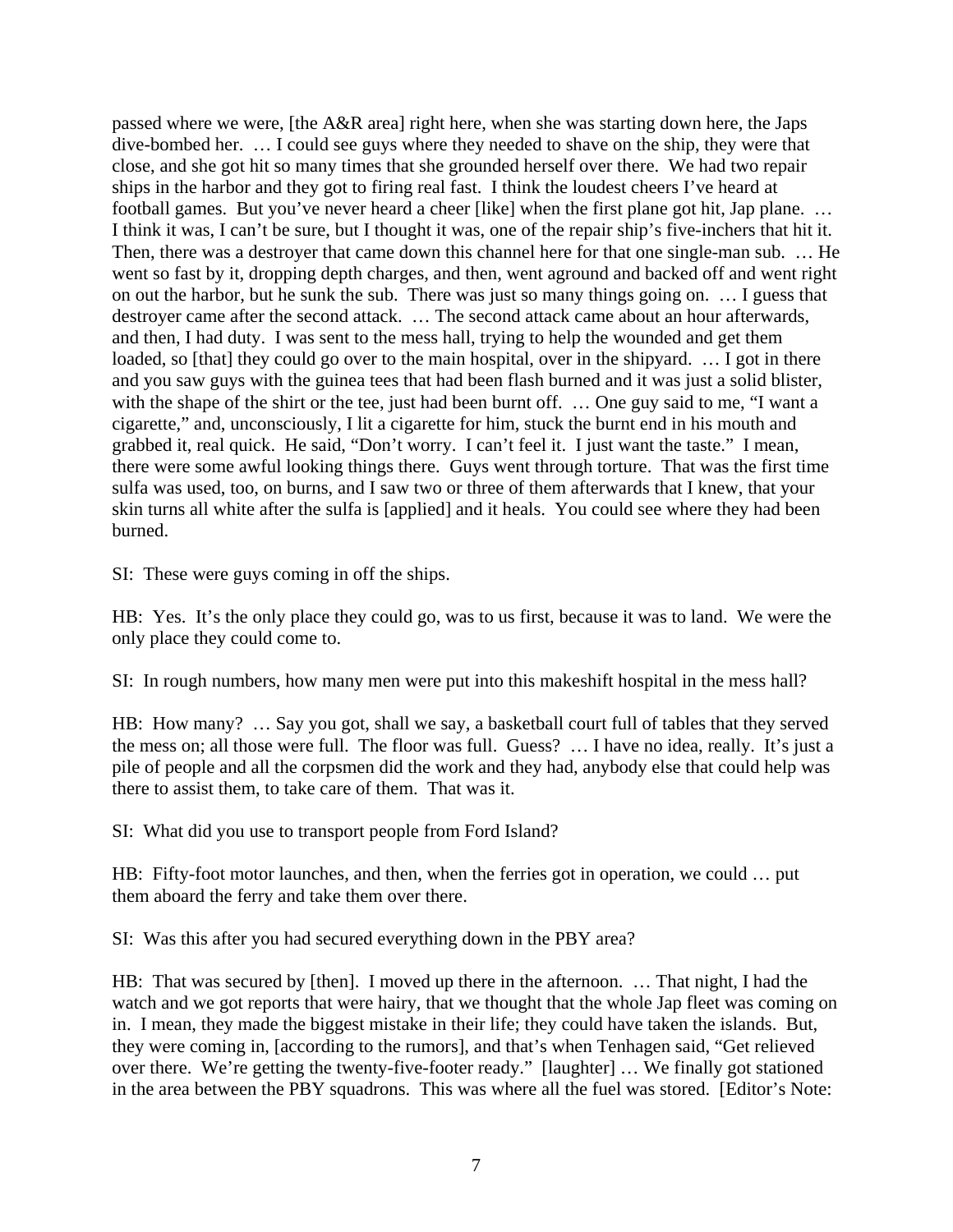Mr. Bultman is referring to his map of Pearl Harbor.] So, the Skipper told us that we were going to take and form a perimeter around the fuel dump. … They were afraid of the Japs on the Islands, outside, [that they] were going to try and do something, if the ships were coming in, [so] that we could stop that. So, we sat on the fuel all night. … That night, five planes from the *Enterprise* [CV-6] came in and, to be truthful, the guys didn't have a chance. I mean, everybody was trigger-happy. There were five F4Fs, fighter planes. The cone of fire just went up to one point. All four or five of them were knocked down. They were friendly-fire, but it happens. You can't help it. One of them got down and landed on Ford Island, one guy bailed out, one went over in Ewa, burning. … I don't know whatever happened to the other two. But, they shot at anything. It wasn't safe to be anywhere. A Marine was by the water tower. Somebody saw the shadow and blew him away, just one of those things. It was just a hairy occasion. All I know is, I'm eighty-six years old right now and I'm happy I'm still here. [laughter]

SI: You mentioned that you went on the battleships to get the rifles.

HB: Yes.

SI: Was that that day?

HB: That was between. … In-between, you got orders to do one thing, you got it done, you went and did the next thing that they ordered you to do. For instance, the first part was to get to A&R, secure it, and secure the squadrons from fire, and everything else. The next one was to get the rifles. The rifles were done. I don't know. We had, for our food, an apple that day. That was all. You didn't think about food and, after that was over, then, we went to the mess hall [to help with the wounded]. I mean, one step at a time. I went back to the room and I had kept the same clothes on for six days, because there was nothing else to wear. You just kept it that way.

SI: What do you remember about going on the ships? What do you remember seeing?

HB: In one ship, … for instance, I got on the *West Virginia* [BB-48], who had settled straight, and they were working. There was no [despair]. They were putting every bit of effort into … salvaging whatever they could and they didn't [stop]. You go to another ship, I don't remember which one that had rolled over, they were sitting on the side. They were defeated. They were just like, … "How could it happen to me?" They had no one that let it go. Then, I went on the other side of the island. We had the target ship *Oklahoma* [BB-37], I think it was; … oh, the *Utah* [BB-31]*.* It was a target ship that they would take out and drop fake bombs on it and everything else. It had been torpedoed. It rolled over and we couldn't find anybody around there. They had left it, because there's nothing they could do there, but, then, the *Raleigh* [CL-7] was a real old, light cruiser, four-stacker. A fish [torpedo] had gone right through it and they were working like dogs. They'd pump out one end, pump out the other, and kept trying to keep her afloat. There was nothing but work going on. There was no two ways about that.

SI: Did you get a chance to rest at all at the end of the day or was it just constant work for the next few days?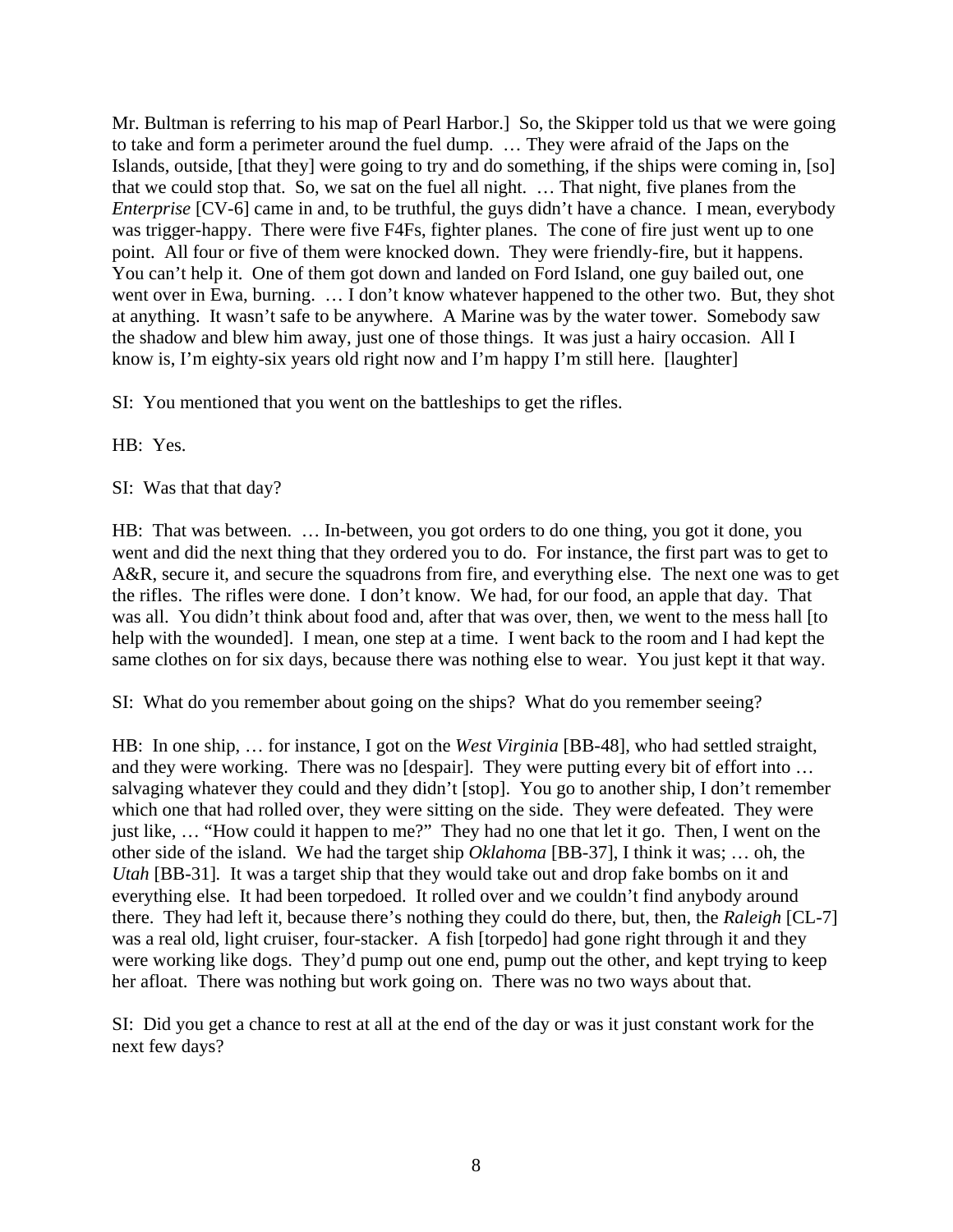HB: You keep going. I think, on the second day, … we did get breakfast and we got a hot meal at night. That was going good and, by the second night, everything had calmed down and you could do something. You could find out where you could find another pair of pants to wear and things like that. [laughter] … You assume normal routine where possible.

SI: What were you told that night, or the next day, about what was happening and what would happen to you, in terms of if relief was coming or not?

HB: No, no. There was no relief, unless somebody came out and gave you relief, no, but a human being takes and does what it has to. After it's over, then, you worry about it and get tired. … There was too much excitement and too much everything else going on. You were just lucky you're alive. On the third day, they happened to bring in one of the Jap planes that went down in the harbor and they were pulling it up on one of the ramps and some sailor says, "I'll take his boots. Don't cut 'em."

SI: Before the attack, what had you thought of the Japanese? Did you view them as a threat? Did you think they would ever get that far?

HB: I don't think we ever thought about the Japanese that much, until the last six weeks. … During that six weeks is when they started making models … for recognition and just about the last six weeks was all concentrated on that kind of [thing], what was going on there, but, as far as the Japanese, other than I told you that Roosevelt, we figured he had to get into this, because he had to help out Europe. ... It still is a known fact that, we had wireless ... and whatnot, but ... after they broke the code, they sent an airmail letter that came during the time that the raid was on. Now, how the hell are you going to [explain that]? It was [that] they wanted us in the war and we were the guinea pigs. That's the way we felt about it, anyway, and then, after that, we went through the same thing that England did, and everything. All the automobile lights were painted with a little, bitty strip in the middle that … the lights would come through. The blackout was on. Then, operations started of all kinds of conditions. That's all.

SI: In the six weeks leading up to the attack, do you recall any concern about saboteurs or fifth columnists?

HB: Oh, they had talked about it, ... but it was more in the Army region, because they were all around. I mean, you have [Army installations], oh, I don't have it here, but all around this establishment. Now, the navy yard is right here. Over here was Hickam [Army Airfield]. Up the valley here was Wheeler [Army Airfield]. Over here was the Marine Corps airbase, [Ewa]. All in there, that perimeter, they started to more or less patrol, security taking and everything else. Here, [Ford Island], they'd have a hell of a time getting through all this, and then, getting through the water. I don't know what they could do, come in there? So, it didn't affect us as much as it did the Army and the Marines on the outside.

MJ: How was the morale on the island before and after the attack? Was there a feeling of defeat or was everyone ready to go?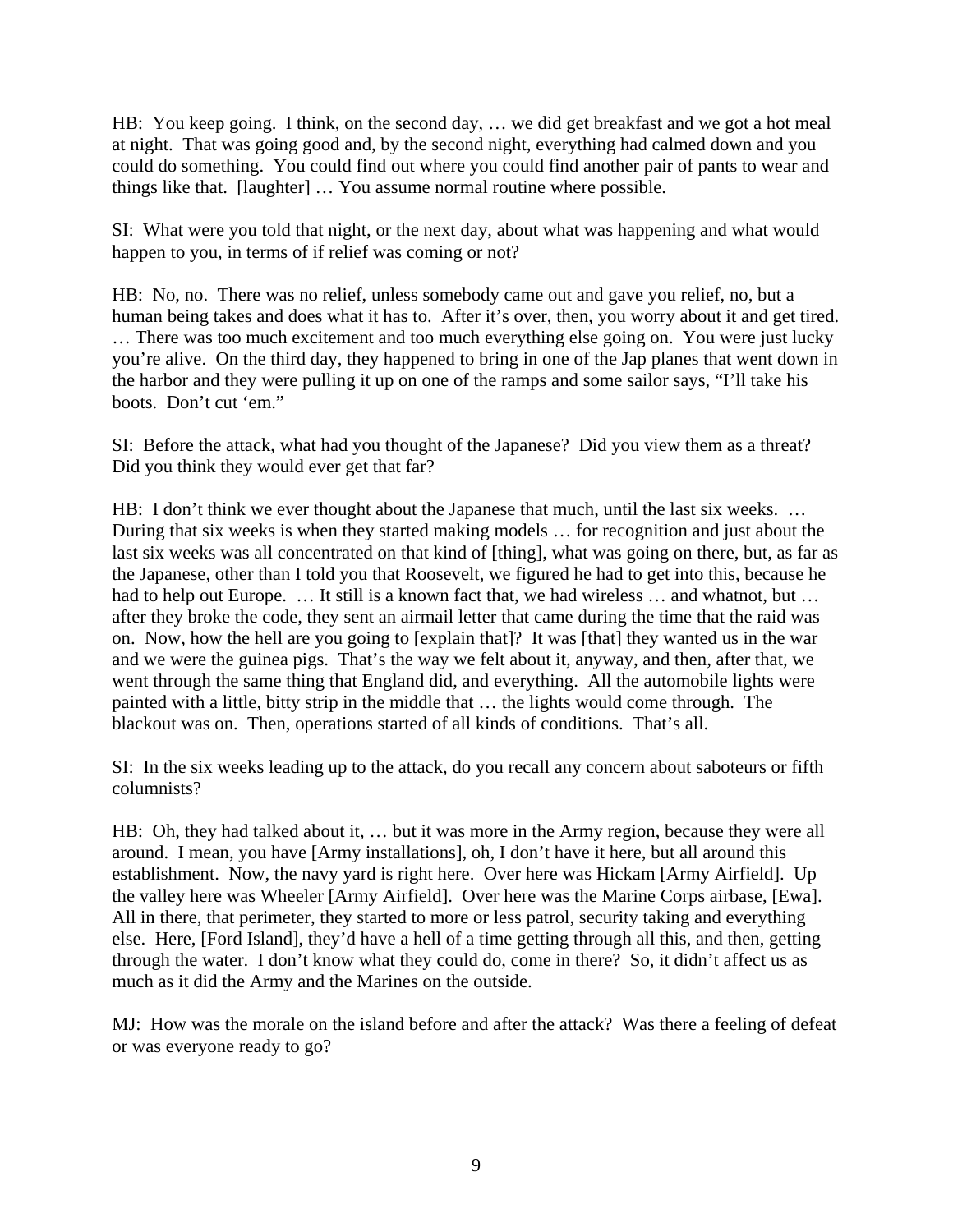HB: Everybody was ready to go. … The only defeat was on isolated ships, where they were hit so hard on the 7th, the first day, and that, [they] got over it. For instance, on the night of the 7th, I had a chief that could double-talk his way out of anything. … Guys had gotten guns and had dug in alongside the airstrip and we had to go get those guns away from them, because that's what I'm saying; anything moved, they shot at [it]. ... He'd go there and he'd double-talk them and, while he got their attention, I'd grab the gun and take it away, get the guns away, but everybody was going to fight to the last person left on the island.

MJ: When the attack happened, did you act under fire the way you anticipated you would?

HB: ... You did whatever. I don't even remember thinking about that, truthfully. All I know is, we had a job to do and you just went and did it. That's all. … I don't know how other to express it than that. You saw [that] most everybody wanted to do something. They wanted to pick up the slack wherever it was possible. There was no backward thing or scared or anything else. We were afraid that the Japs were going to come there, and then, it was, "How were we going to defend the place?" yes, but, other than that, no.

SI: In the following days, were you involved in any of the rescue/salvage missions on the ships in the harbor?

HB: No. That all went to the shipyard personnel. See, Navy Air is separated from the ships and the repair ship part of it, and that was all done by the navy yard that was there. … They had charge of that. … Actually, we weren't allowed in the area where they had all the things trying to right the ships and everything else. They kept you out of there as much as possible because, not only that, if those cables snapped … they could decapitate you, cut you in half or anything else, because there was so much strain on them.

SI: Can you describe how the A&R section was set up? Did you have men under you?

HB: In other words, you had the skipper, and then, he had his exec. You had the personnel department, you had engine overhaul, you had the accessory division, which was my division, [in] which we had all the instruments, we had all the oxygen, we had all the propeller repair, we had the parachute [rigging], we had, I don't know [what else]. ... Then, they had the structural part of the division, and then, from the structural part, they had the assembly division, where … a plane was taken completely down, reassembled, and then, they had the test part. Bill Kane was an Academy [US Naval Academy] man and he did all the test flying, he and two other guys. In other words, after the plane was completely overhauled, he was the test pilot. My boss was Jack Arnold and he supervised anything I did, gave me the orders to do it. [As a] matter-of-fact, you had collateral duties, which was, I had to work for Bill at one time and, if you remember James J. Braddock, he was the heavyweight champion, he came out there, out to Pearl, and put on an exhibition. … Kane had me arrange the set-up of a boxing ring and whatnot, so that we could have some entertainment, things like that. It's strictly military life that was going on. After, once it was over, everything started to generate, only thing [was], on a wartime basis, more than [on a normal basis]. Honolulu, I guess, was considered the prime duty, if you could get it, because it was a wonderful place to be. I know, when we got there, there were no high rises. The Aloha Tower was the highest building in the place and I think that might have been three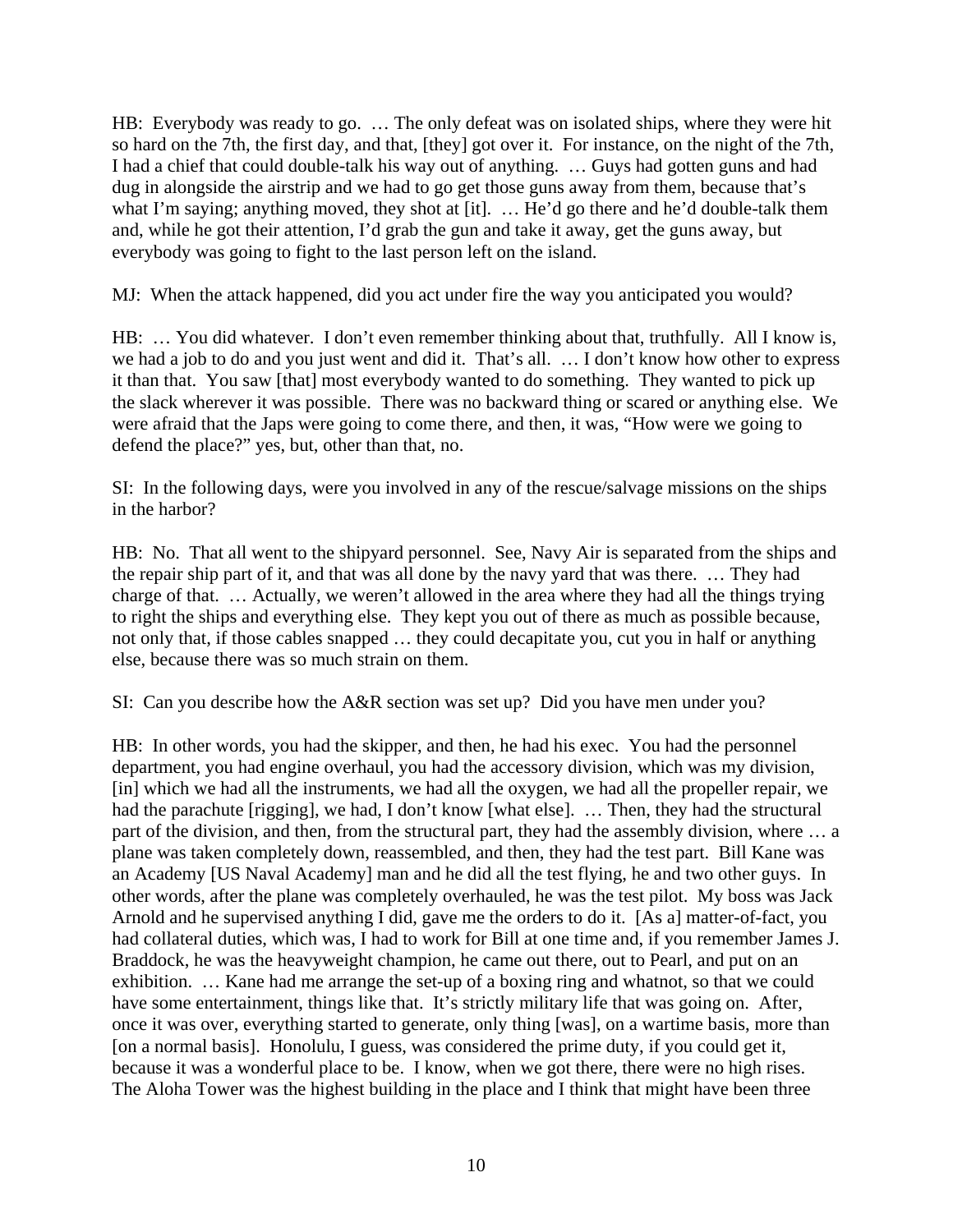stories. … I don't remember for sure. They had two hotels that were more than three stories high, but, other than that, there was Waikiki Beach, Diamond Head and whatnot. I have one little story I can tell you. One week before December 7th, we had planned to go and hunt pheasant on Kauai and they set the date as December 7th. … Bill came to me and he said, "You're going to have to go a week earlier." I said, "Why?" He said, "Well, that's right after the Army-Navy game," and he said, "We'll go then instead, and I got the duty on the 7th anyway and, if I got the duty, you got the duty." [laughter] So, we went and we took off in a [Grumman G-44] Widgeon. A Widgeon is a twin-engine, both land and sea plane. We had five guys in the plane, five shotguns, and we rendezvoused over Makapuu Point, which was the rendezvous of the Japanese planes the D-Day of December 7th. … It was only lucky that he had the duty, that we had to push it one week in advance, or we'd have been chopped meat on December 7th. [laughter] We got to Kauai and started walking the cane fields for pheasants. What good shots; … they were like on spokes of a wheel, where we all got to the middle about the same time, and one poor pheasant went up. We all fired, never hit the pheasant, but the shock stunned him. [laughter] There were good times, too. It wasn't all horror and whatnot. It was horror to see and for the guys that got burned. That was most of it, burns, and shrapnel from the torpedoes, and they drowned, because they couldn't get up above deck. It was horrible that way, but I guess we were a lot more resilient than I am right now, I'll tell you.

SI: Did you lose anyone that you knew or had been friendly with?

HB: Oh, not that day. I lost them in the Army over in Europe, a lot of my friends.

--------------------------------------END OF TAPE ONE, SIDE ONE--------------------------------------

SI: This is side two of tape one. You were just talking about your friends.

HB: Yes. Well, they were killed over there. You lose a lot of friends. At that time, I know we had 107 that went to Cal Tech, it was the first aeronautical engineering school that they gave, and forty-eight, I think it was forty-eight, years later, I organized a reunion. … We had, oh, thirty-five couples attended and it was great, because … I arranged it so that the forty-eighth reunion was Cal Tech's fiftieth reunion, something like that, and they helped us out and everything. … We continued that for every two years for the next six years, and then, it got so that there were so few left, they decided to forego it, but, once you got in a group like that, or anything, you were buddies. You were just as interested in their welfare as your own.

SI: You had some experience with the pre-war Navy, but, then, most of your service was during the war. How would you compare the two, being a naval officer before Pearl Harbor, and then, during the war?

HB: … Before the war, [when] I was out there, it was extremely good duty. There was more brass and polish. I mean, every Saturday, … you were in dress whites. You had to parade on the airstrip, the whole division had to be there, and you were graded on that. I mean, it was spit-andpolish at those times. The uniform even changed after the war started. They went from khaki to gray. When we first saw the new uniform, we wanted to know whether they were a new bunch that were coming in to help us in this war. [laughter] We didn't even recognize them. So, things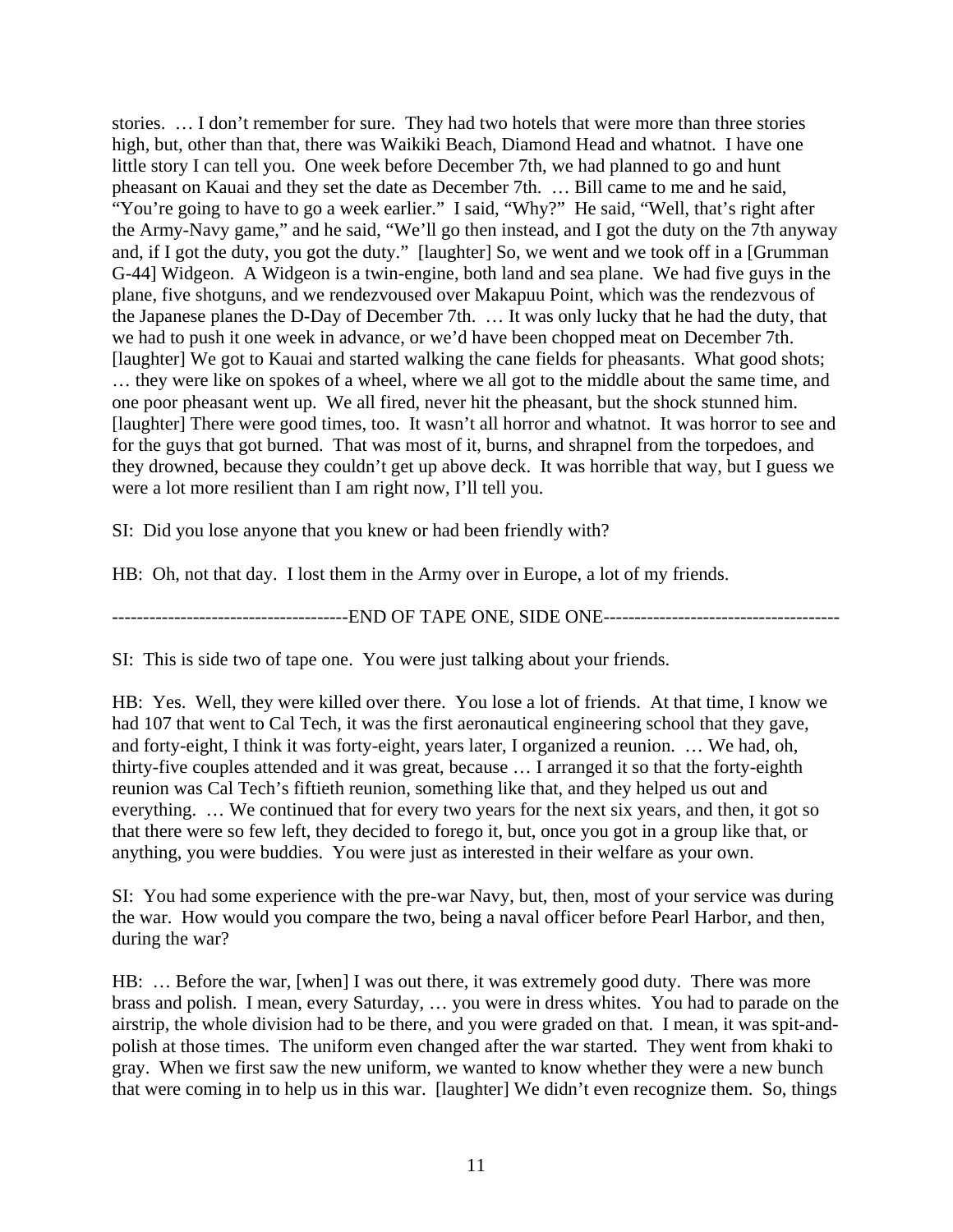like that, but, I mean, the war eased up on the Academy, so-to-speak. I mean, before the war, the Academy was "lord and master" of anybody. Anybody that wasn't an Academy man was an officer, but he was one step lower than the Academy. Afterwards, they had to use us. I mean, the numbers grew. So, it went that way.

SI: How did that take shape? How could you tell that you were being treated differently from an Annapolis man?

HB: It's the way the Academy boys work. That's all. There's *esprit de corps* in that group.

SI: Was it reflected in the assignments you were given?

HB: No, it's just a general feeling. Luckily, I tied into two of the best in Arnold and Kane. They were first-class. You got others that, … pardon me, were pricks. Other than that, … if you could haul your own weight, there's nothing they could do about it.

SI: Your own career seems to reflect how the war affected the Navy's rating system. Normally, an officer would not have advanced from an ensign to a lieutenant commander in the amount of time that you did.

HB: No, no. … See, I was 107351. I think I was, in the Navy, the one-hundred-thousandths, in that … range. So, I got in on the very bottom floor. After that, they came in in droves, like, my brother came in two years later. He was an LCT [Landing Craft, Tank] man and he went all the way to Saipan and whatnot, all out there. I had a good friend, [whom] I didn't lose during the war, was Colonel Dumas, who was in the Army. He had been head of the ROTC at Clemson University and Dumas came through Pearl on December 9th. … I went down to the dock to see him and, if you'd see Hugh Dumas, he was six-foot-two, ramrod, little Hitler mustache. He went out to the Philippines and he fell when Corregidor fell and he spent three years in Japanese prisons. I saw him in Alabama, where he lived, oh, about two years after he got back. You wouldn't have recognized the man. He was bones, skinny, no teeth, and, after I saw him, and he told me of a few of his experiences, which were awful, he died. They just couldn't take all the punishment that they got in the Japanese prisons. But, no, I worked with the Japanese in business afterwards. We built physical testing instruments, for plastics, paper, textile, and whatnot. ... One of our customers was a very large Japanese firm and they got all our equipment put in the University of Tokyo, on display and whatnot, for use. A lot of people were really against the Japanese people. I never was against the Japanese people. I was against the hierarchy, because the people go along with whatever they're ordered to do over there. If you didn't, you were dead. It's just like, when we go to war, we're going to back the President all the way, from the beginning to the end. Over there, if you didn't back him; we could complain, and we do a lot of complaining here. Over here, you didn't complain, or you'd lose your life. [laughter] No, it's odd, because I got to [learn], in meetings with these people, [that] they really didn't know about Pearl, until, oh, this is, say, fifty years afterwards. They didn't acknowledge it.

SI: They would not talk about it.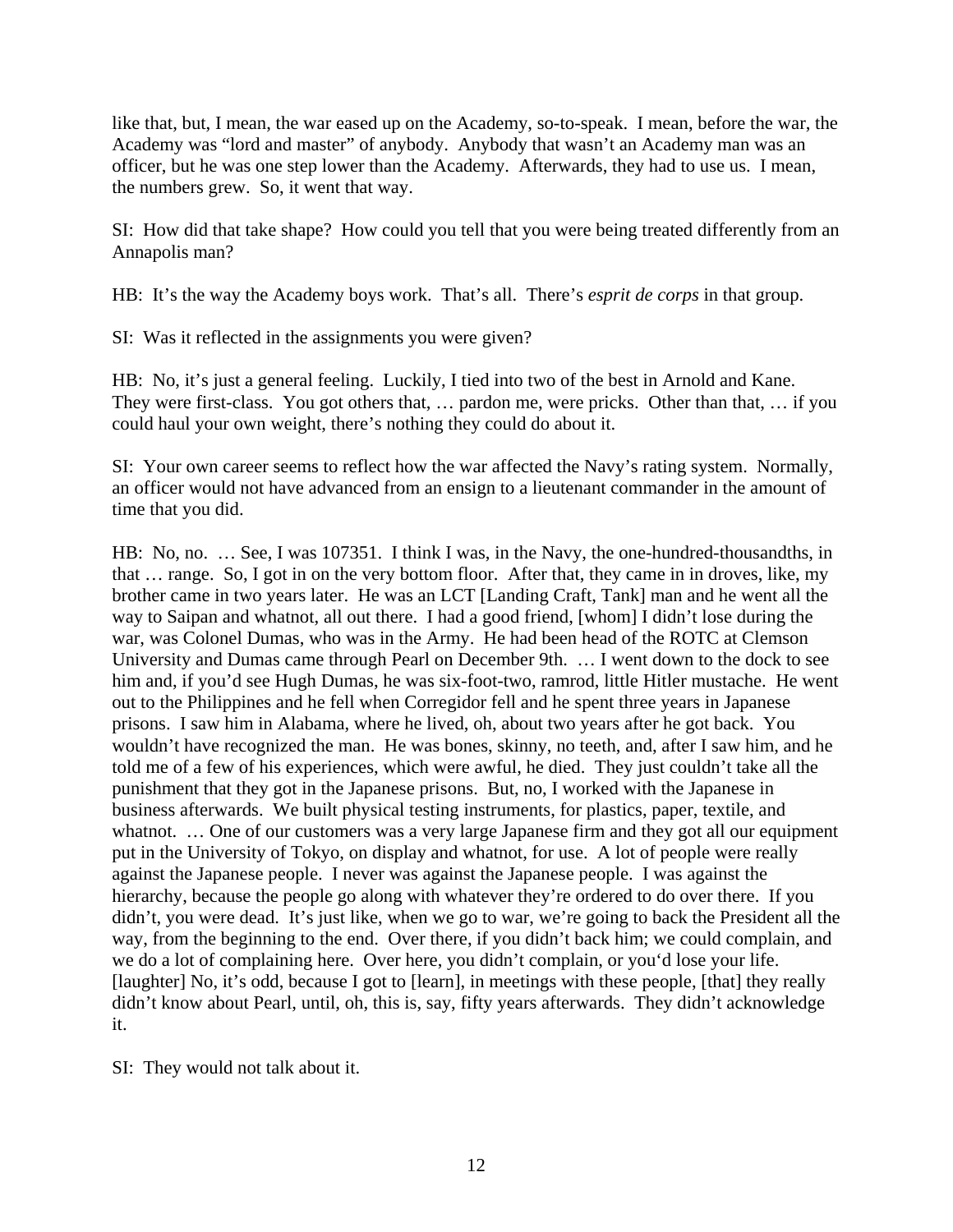HB: Oh, I brought it up and it's really a hush-hush subject. I don't like to talk about it. I think they were just, would have apologized, if they knew how.

SI: You did not have any apprehension at all about working with the Japanese.

HB: No. I had apprehension, yes, but I figured that they were put in the coals just like anybody else, and I don't know how else to explain it.

SI: Do you remember how you felt about the Japanese at the time?

HB: You mean on December 7th?

SI: Yes, and during the whole war.

HB: Kill them; anything to get the war over with. Since then, … since I moved down the [Jersey] Shore, … on December 8th is Our Lady's thing in the Catholic Church, [the Feast of the Immaculate Conception of the Blessed Virgin Mary], and my wife and I went there and a young priest got up on the altar and said what horrible people the United States were for dropping the atomic bomb on Japan. … I said, "Margie, I'm leaving. Good-bye." She says, "No, stay, stay, listen," and he went on and on. So, finally, just before Mass was over, I went out in the vestibule and I stood there and I waited. He walked out. I said, "Father, come here." I said, "Did you do your homework?" He said, "What do you mean, 'Do your homework?'" I said, "Did you? Do you know why they dropped the A-bomb?" "What do you mean, 'Why?'" I said, "Look, Father, I was at Pearl, I was at Eniwetok, I was at Kwajalein, I was at Tarawa." I said, "They dropped it to save a million lives." I said, "The Japs attacked us; we didn't attack them." I said, "You owe this whole congregation an apology, because you are stupid." About that time, I got a tap on the shoulder. He says, "When you're through with him, I want him." I mean, these are things that people don't understand. I still don't think they understand now. …

SI: You mentioned also that you have seen the movies that have been made about Pearl Harbor. You particularly thought *Tora! Tora! Tora!* was a good movie.

HB: Only one.

SI: Is it difficult for you to watch these things?

HB: [No]. I don't know why. For a while, I guess, when it was first over, it was a little difficult, but, no, I have no qualms about looking at it.

SI: Obviously, December 7th and the days following were very hectic. There were a lot of activities related to the raid.

HB: Yes.

SI: How quickly did it get back to normal?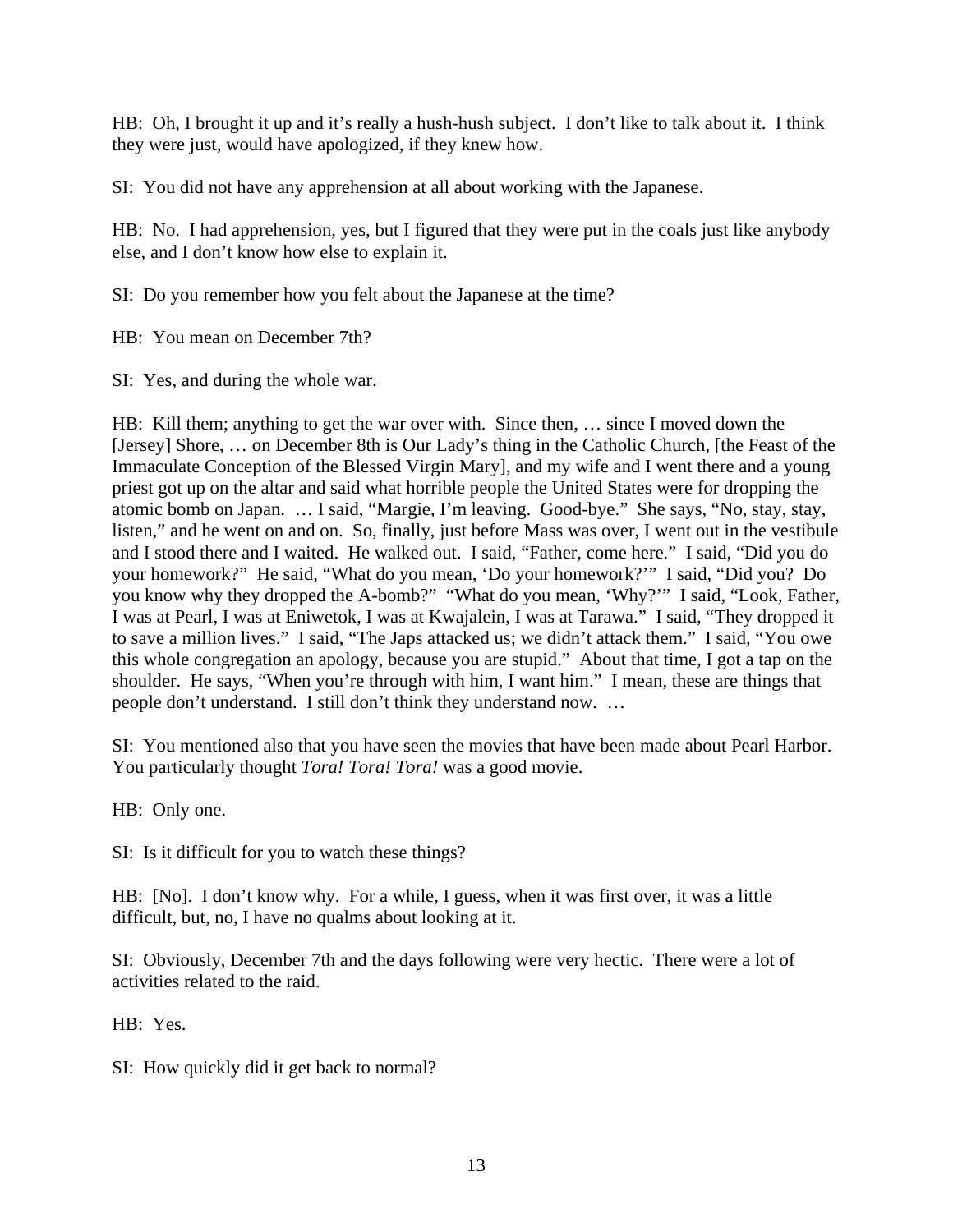HB: I'd say by the third week it was back to normal, except for the repairs going on in there. ... [By] the third week, I mean, you're back to your normal routine. I mean, things are messed up and you're working on all of them, like, out there, it was still burning, the oil was still burning, coming from those ships. They could put it out and it would come back on and everything else, but, no, you went [through] your full routine right after that, because you had to repair ships and get them the hell out of there.

SI: When did you begin to notice an increase in the workload and the forces coming through?

HB: It was a long while, not until the Battle of Midway, because we were [in] short supply on everything. I mean, everything went to Europe. What we got was Navy and we had three carriers, the *Yorktown*, the …

# SI: *Lexington*?

HB: *Lexington*, and what was the other one? *Enterprise*. Those three were the only ones that we had left out there and they had to be kept up-to-date and they would have troubles and whatnot. But, things started to [pick-up] when the first new cruisers and new battleships [arrived]. You start seeing them come, we knew production was going, but, no, it was just hope that they didn't come and get us.

SI: You had been through this raid, then, you must have heard about the Philippines falling and Wake Island. How did that affect your morale?

HB: … As that *Tora! Tora! Tora!* told you, Yamamoto, when he said that, "[We] woke up a sleeping giant," they woke up a sleeping giant, and that's just what happened. People were going to stand up and fight. There was nothing they [the Japanese] were going to do to stop them [the Americans] now.

SI: You left Pearl Harbor Naval Air Station in September of 1943.

HB: Yes.

SI: Can you describe what your duties were and some of your activities between December 7th and when you left? Did you continue in the …

HB: Assembly and repair. Every time a carrier came in, the planes were dumped, they were serviced, they were overhauled. We were overhauling PBYs, overhauling anything. It was just service, assembly and repair. That's [for] all of [the] aircraft for the fleet. That was our job. Of course, we had different collateral duties, like, … you had to take care of the BOQ and you had to take care of this [or that]. You might be movie officer, you might be something else this time. … You had your holidays, when you could go ashore, and you took advantage of them when you did, but, no, nothing really changed. It's just [that] your routine changed a little. … One thing might have been more prevalent at one time [and] was not so much this time. The idea of shore leave all the time was cut down, … but the morale was always good, couldn't be better, I don't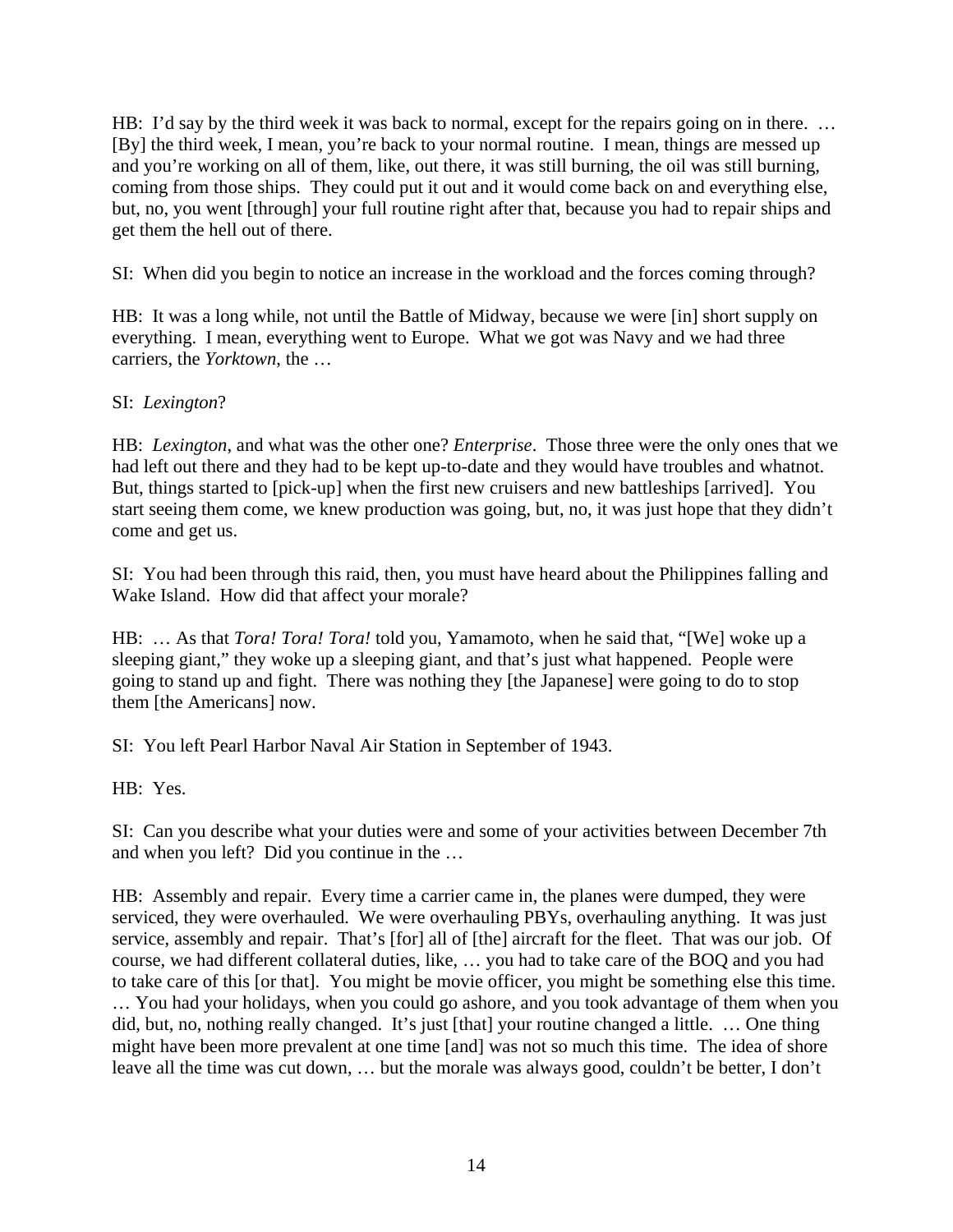think, even on all the islands out in the Pacific, the farther ones out, the ones that I got to, because I went from New Hebrides all the way up to Eniwetok. It was all, "Go, go, go."

MJ: Did you get Christmas Day off that month?

HB: You don't have any day off, unless you're not on duty. … Christmases, you could go to church and whatnot. There's nothing there, but, I mean, you only did, … on your days off, what you had, and you rotated. …

MJ: What did you do on your days off?

HB: Go to the beach, [laughter] go down in Honolulu and walk around, anything to get away from it. That's all. No, during the week, I got in more times than I usually did, because I went with a number of people to take and judge the schools for making model airplanes, silhouettes. They were all painted black, … for identification purposes, because, aboard ship and whatnot, they would hold classes. They would jerk one up and say, "What is it?" … I mean, that was it, and then, … you did that. I did a very short tour of duty over on the other side of the island, in Kaneohe Bay, and that was another PBY place. That was strictly patrol planes over there. That's where I hurt my knee; well, not the first time. The first time was playing ball at Cal Tech and I hurt it again at Kaneohe. … Then, I came back to Lakehurst and I blew it all the way out, … but it was strictly a military life. That's all it was.

SI: Would you describe it more as a nine-to-five job?

HB: No, you don't have a nine-to-five job. You're on duty. The only time you're not on duty is when you have shore leave. That's it.

SI: What about in terms of when you were actually doing the A&R work?

HB: That shrunk. See, A&R in Honolulu had a rough time getting personnel. Matter-of-fact, for the last six months, the Skipper made me personnel officer, also, and I had to listen to all the woes of the guys, the civilians, that were working out there. … What you got was, in the United States, they'd promised people exorbitant pays, because they were going in[to] a war zone, to come out and work in the assembly and repair office, or in the navy yard. … When they would come [out], … they were housed, done everything for, and then, they would come and bitch to you that this was going wrong, this was going right and everything else. So, I think about after five months or something like that, the Skipper came by and said something. I didn't look up. I says, "Convince me," and he says, "I think you've been at this job too long." [laughter] … No, but it was rough. … They were having box makers being instrument men, and they couldn't be. So, you had to set up an assembly line, so that he only did one thing. He put this together, right, one thing together, and that's the way you did it. When I got to Pensacola, I got the first WAVES that were shipped in and I lined them up. ... I looked at their records. I said, "You were a teacher?" She says, "Yes?" I says, "Well, you're in charge," and we set up an assembly line that way, with the WAVES. … Then, one day, this WAVE comes in and she says, "Mr. Bultman, you've got to come down to the head." I said, "Wait a minute," I said, "Chief, come with me." Got down there and she says, "Now, stand over there." The Chief and I stood there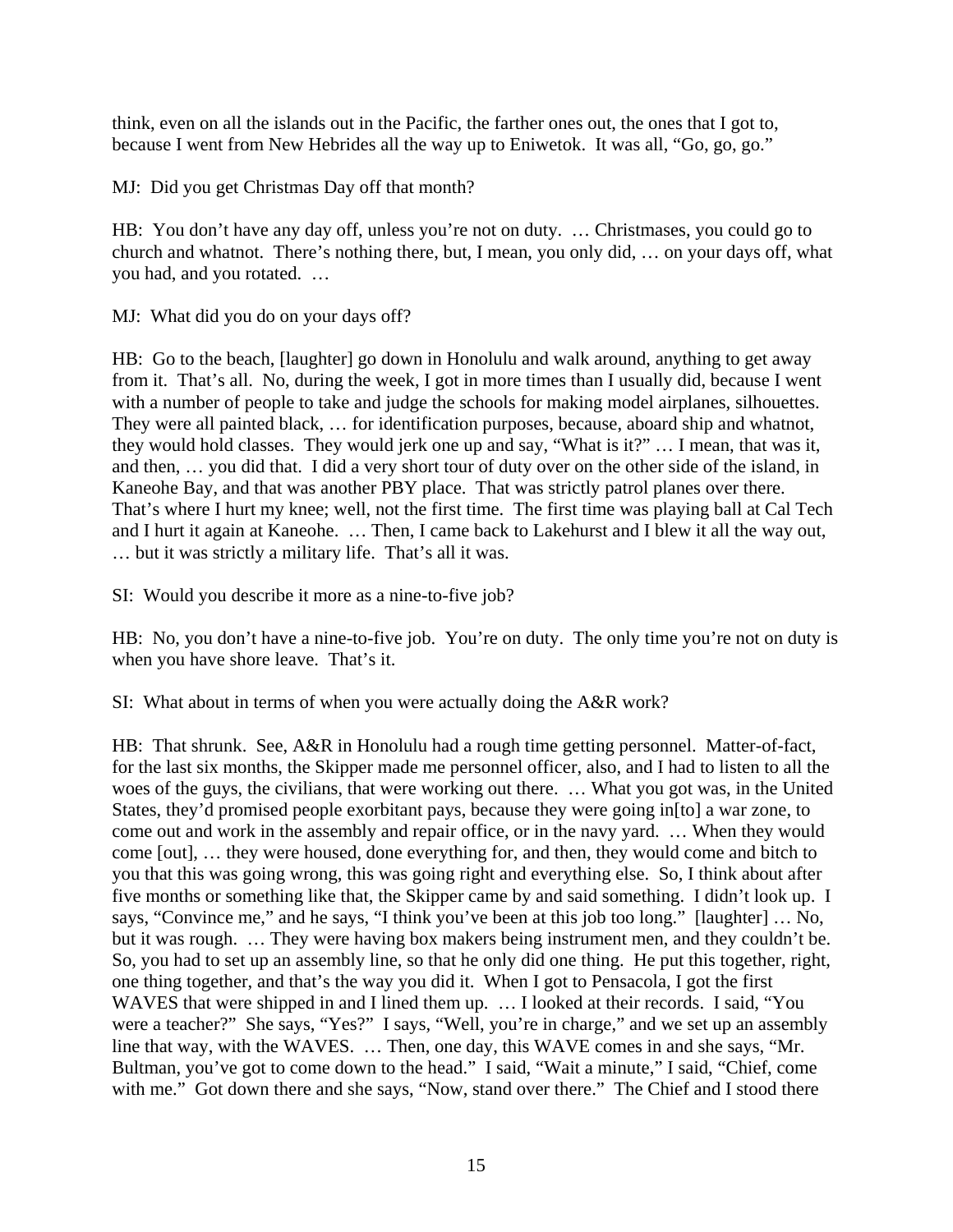and she kicked one of the doors and five feet came down. They'd all been sleeping in there. [laughter] … I put them on report. So, by the time the court-[martial] comes up, the WAVE officer from Washington came down and the Skipper ate me out. He says, "How could you put anybody on report when this woman's in town?" I says, "Told you what they did." I said, "That's all I could do," but those are the kind of things that you run into. It's normal operations. You've got human beings to deal with.

SI: How did you feel about working with the WAVES?

HB: No problem, not anymore; I've got three daughters. [laughter] They can browbeat me, too.

SI: You said you set up an assembly line. What were they actually doing?

HB: In other words, you had to take an instrument and you had to completely disassemble it, replace worn parts, reassemble it, calibrate it, and then, put it back in the aircraft. So, … some of them would start off by disassembling all the parts and putting them in little, bitty boxes that you keep [parts in], go down the line. The next person would … find the worn ones, get rid of them, put the new ones in it, and then, they would start [to] assemble [it], putting them back together again. Then, the last operation would be [to] test it before they were taken over to the plane, just like the props. You had both electric props, to change the torque of your propeller, and you had the hydromatic, which was oil-governed. So, you'd take them apart. You had to take it, polish them up, anodize them again against saltwater, and reassemble them, and then, put them back on planes. For the oxygen, there were always different specs coming out as to how you were going to do it, because there was one thing where they had a bottle that they wrapped with cord and they found out that they could use liquid oxygen in that bottle. … It would be much safer, because a bullet could go through that and it would just slowly leak. When a bullet'd go through an oxygen [gas] bottle, it explodes. So, … you just did the normal routine of what you were supposed to. That's all. Luckily, there was no bullets flying there.

SI: You set up this assembly line with the WAVES. Roughly how many WAVES were you managing at Pensacola?

HB: I think there were twenty-five of them at that time.

SI: Did you also have civilian workers then?

HB: Civilian and enlisted. It's a mixture of all of them.

SI: How many people were you in charge of there?

HB: Usually, it was about close to three hundred.

SI: Just in the A&R section?

HB: Yes; even more than that at Pearl. There was; I can't remember. It was a goodly number, though.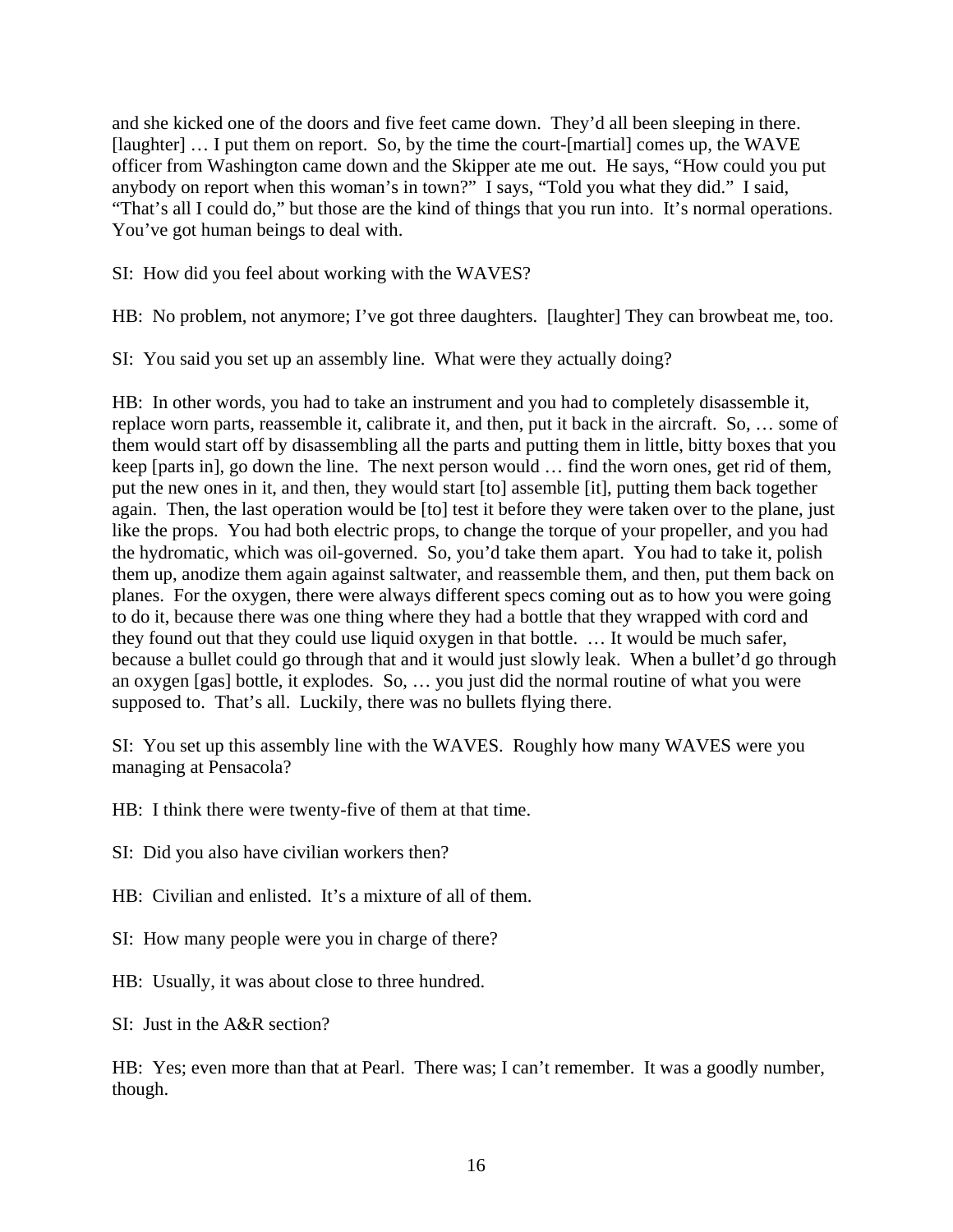SI: At Pensacola, when you were in charge, how did the WAVES, the civilians and the enlisted men get along?

HB: You always had problems, just like you have problems with any human being put in a confined thing and having to work together. Somebody's going to bitch if somebody thinks they're getting more than they're getting. You just play it and hope you can smooth it over and, of course, you had to always write the reports up as to who should get this and who shouldn't get that, like, I had a chief by the name of Gorski, who was five-by-five, and he must have had a neck like this, [very thick]. … The word came out, said, "Every morning, the whole division had to exercise." He came to me. He says, "Mr. Bultman, you going to buy my pants and shirt?" I said, "What do you mean?" He says, "If I've got to exercise and I start splitting them, who's going to pay for them?" [laughter] I mean, comical things like that, but they do it. I had the battery shop and a kid would come in there and he said, "I need some more dungarees." I said, "Why?" He says, "The acid spilled all over you [me]." I says, "Oh, Jesus." I mean, these are the kind of problems you get. You've got to just take care of it when it comes. That's all.

SI: Did most of the people under your command have some sort of mechanical training or background, or did you have to train many of them from scratch?

HB: Well, that's what I said, that they were shipping box makers as instrument people. Some had it, some didn't have it. In the Navy, the Navy trains its own personnel, as far as enlisted is concerned, but, when you hire civilians, they have a grade that's given them by Civil Service. … That's a hard thing to take and bump into the military system and correct. I don't know how it is today. …

SI: How did both the enlisted men and the officers feel about the civilians? Was there any resentment or did you get along?

HB: To the civilians?

SI: Yes.

HB: They bitched about them, just like the civilians bitched about the enlisted men. I mean, that's the reason I said, "Enlighten me," to the Skipper, because I would sit up there and wait for them. It was almost like a line would come [to my desk], start in the morning, and especially when you took over the personnel job. I mean, you could lose your good mind on some of the stupid remarks that they make.

SI: Did it ever evolve into any …

HB: Fisticuffs?

SI: Yes.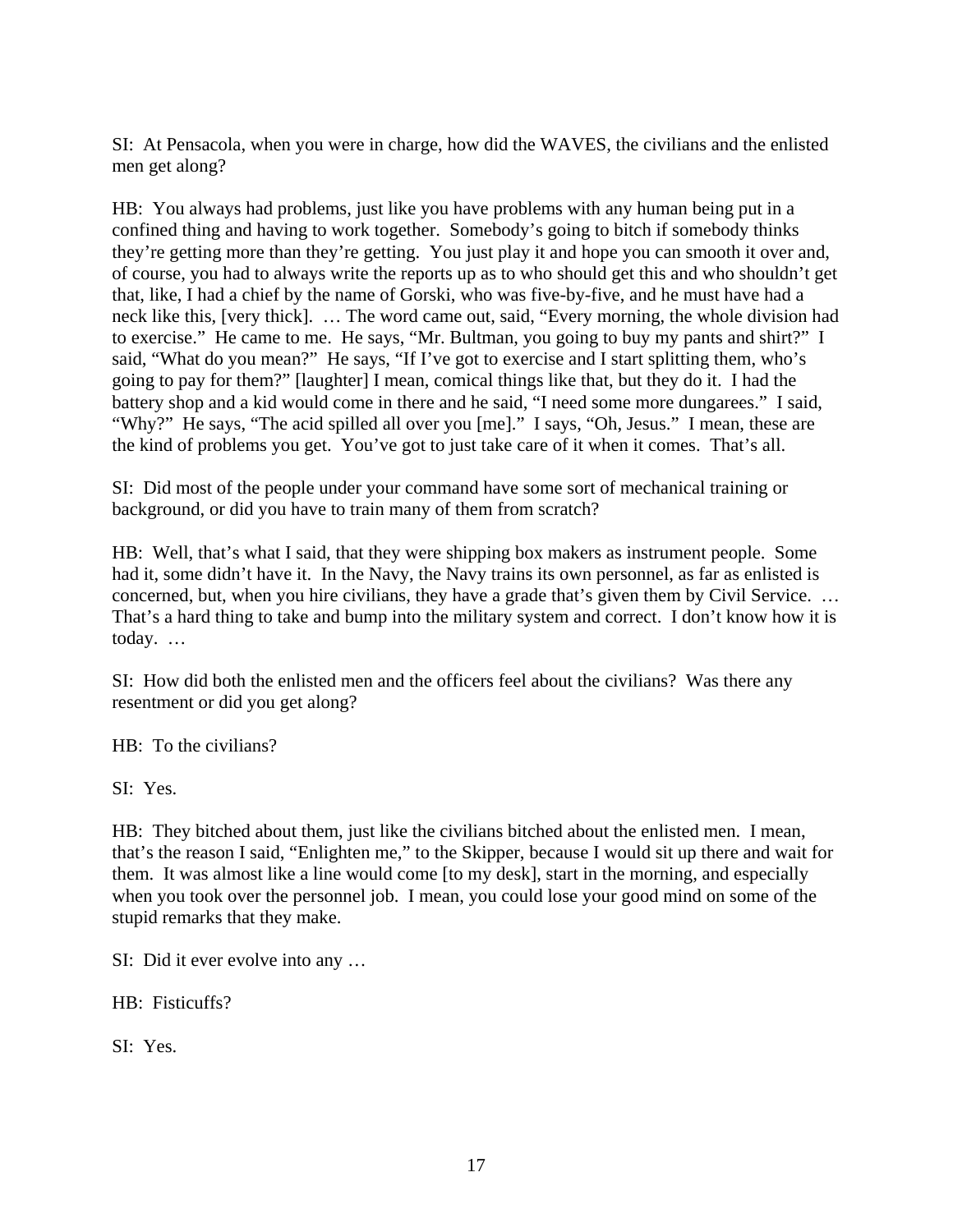HB: Yes, I imagine. I didn't see too many, because the Chief, my buffer, would get into it before they could get too far.

SI: I have seen, in other areas where civilians and military personnel worked together, that the civilians made much more money and it would really get on the servicepersons' nerves.

HB: It depends on the personnel, truthfully. … Give you an idea; certain enlisted personnel would go up in grade and, if they were a constant troublemaker, you could see [that] their record is almost like the stock market, up and down, up and down, up and down. Same thing goes anywhere. They can get to a high peak, and then, do a jackass thing and knock them all the way down again, like, one of my collateral duties was defense attorney for guys who were put on general court-martial. So, I had to defend a young man for oral sodomy and I got over and I presented twenty-six witnesses. He got a clean acquittal, couldn't be in two places at the same time, and on the board of the thing was an attorney from California. … He came down afterwards. He said, "Mr. Bultman, why don't you give us the last guy first and forget about the first twenty-five?" I said, "Why don't you get an attorney to be defense counsel, because I'm an engineer? All I know is, I can take you step-by-step until I know you're going to be convinced." [laughter] Then, I sat on the board and it's a little different than our jurisdiction that we have, [the] jurisprudence that we have here. They don't have a book for them which says, "If you've done thus and so, you can get a minimum of this much, a maximum of that much." It's whatever the judge determines and reg it. Well, in the Navy, … you have the head of the board and it's a five-man, usually, thing, and they usually look at the junior officers and say, "What do you think he should get?" [laughter] It's hard to take it, sit and tell somebody that you're going to do things. … We had one case where the guy fell in love with the girl and she was cheating on him. So, he took the Lewis machine gun and shot the house up. Well, what are you going to do to the poor guy? He's going to get in trouble for that? I mean, different things like that. It's an experience I can never go back and relive, but I can remember it. That's it.

SI: Was it at Pearl Harbor or Pensacola that the guy shot up the house?

HB: Pearl, in Honolulu. Shore patrol brought him in.

SI: Did you often have to go out and rescue your own men from either the shore patrol or the civilian police?

HB: No, no, like, Cruz was the chief in charge of the parachute loft and he was the one that was always making chief and going back down to seaman. … When he was with me, … he forged a liberty pass and got loaded in Honolulu. … His time is up and I called the loft and I said, "Where's Cruz?" The answer was, "He's ashore. He got liberty." I says, "He didn't get any liberty." I said, "Get him on the phone, you know where he is, and get him back here." So, about ten minutes later, I get a telephone call. It was Cruz. "Mr. Bultman, this is Cruz." [Editor's Note: Mr. Bultman imitates slurred speech.] I said, "Yes?" I said, "You've got to beat the shore patrol to get here, so, you'd better get your butt in here." He didn't make it. [laughter]

SI: How well did you get along with your chiefs? How much did you rely on them?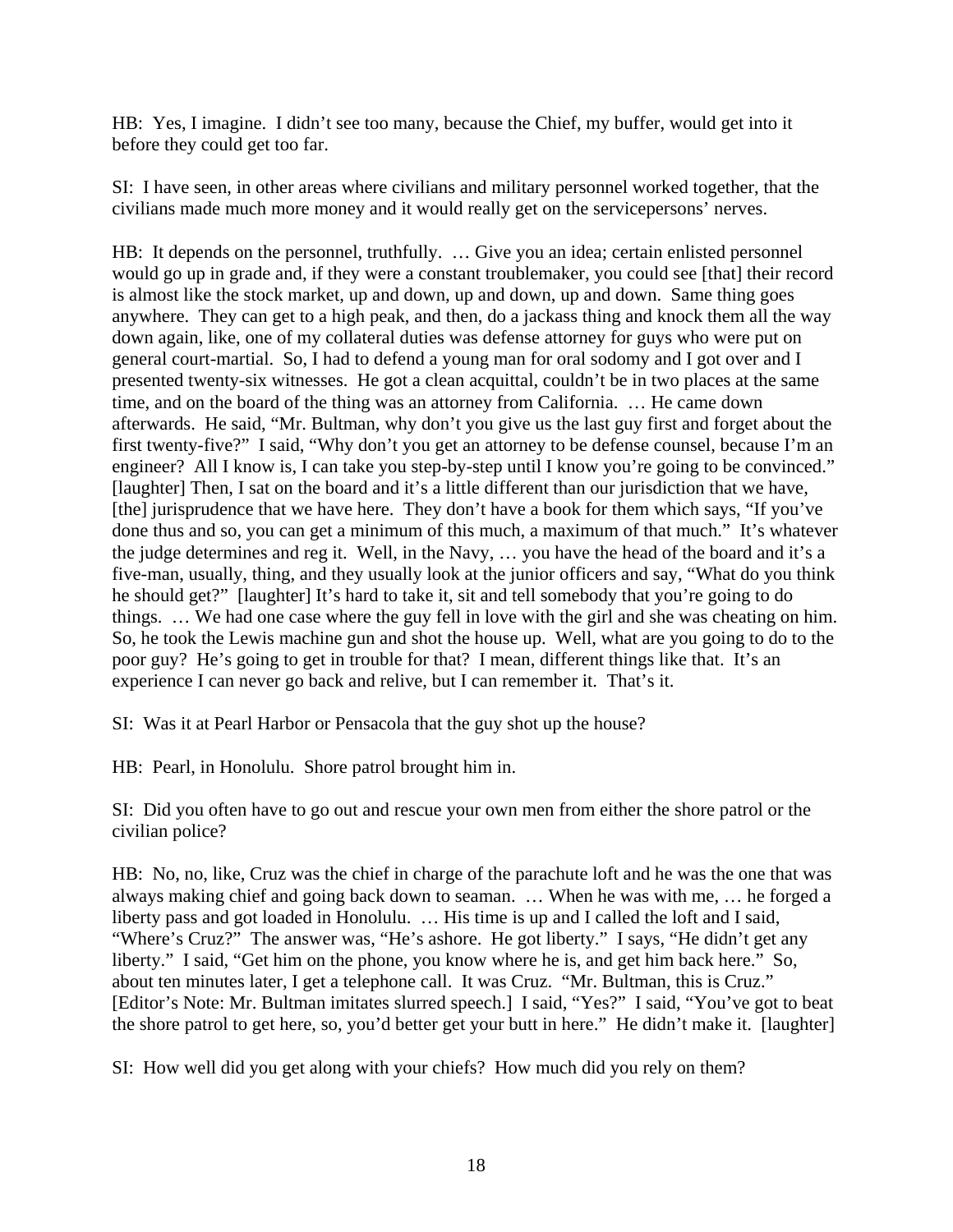HB: Your life depends on it, kid. They're the backbone. There's no two ways [about it]. They know as much about the Navy as anybody does. ... For instance, in the parachute [training], ... the few times we … were able to jump, we would go over to … Wheeler Field and bail out of a DC-3. ... If you lost the ring [attached to the ripcord], because, usually, you took the ring, when it came off, slid it over [your hand], so [that] it's hanging on your wrist. We had a little Spanish guy that was with us and he pulled his chute and it started to trail. Now, he has a chest pack on that the Chief packs. So, when he saw it was trailing, he got scared and he pulled the other one. Well, just as he pulled the other one, the other first one blossomed. So, he's trying to hold this one in and he lost two rings. So, two rings is two cases of beer. [laughter] So, everybody that jumped, including me and everybody else, that night, we would go over to the quarters and … drink beer and talk. … That was the difference between, shall we say, the Navy after December 7th and the Navy before. I don't think there was as close an officer-[enlisted] man relation as there was prior to that.

SI: Many men have said that there was more of a division between the enlisted men and the officers before Pearl Harbor. The line was very clear and you did not cross it.

HB: Sharp, yes. Afterward, it wasn't, because we were all civilians, as I was, "US Naval Reserve," thank God. [laughter]

SI: Your job was very technical in nature.

HB: Yes.

SI: Did you feel that you were always supplied with what you needed to get the job done?

HB: There were SNAFUs all over the place. For instance, … when I left Pensacola, I came up to Pioneer Engineering of the Bendix Corporation for a two-week's course in the fluxgate compass, and that was … in Philadelphia and we were taught what materials we needed, what supplies should be furnished and everything else. You can lay all this thing out and, if it doesn't follow through, you're using any kind of equipment you can to get it done. Things sometimes worked beautifully, sometimes don't; depends on where you are.

SI: What would you do to make-do with what you had? Can you give us an example?

HB: You salvage, salvage from one to the next, to get it to work. That's all.

SI: As the technology changed, you received training to keep up with the technology.

HB: Oh, yes, definitely, definitely.

SI: Would they teach you where you were or would they send you on these trips?

HB: No, it depends, like, I was in Pensacola, … going to be shipped out to COMMARGIL, which was the command staff for the Marshall-Gilbert Islands [campaigns]. They wanted somebody that could go to each of the PBY squadrons in that area to help them out. So, they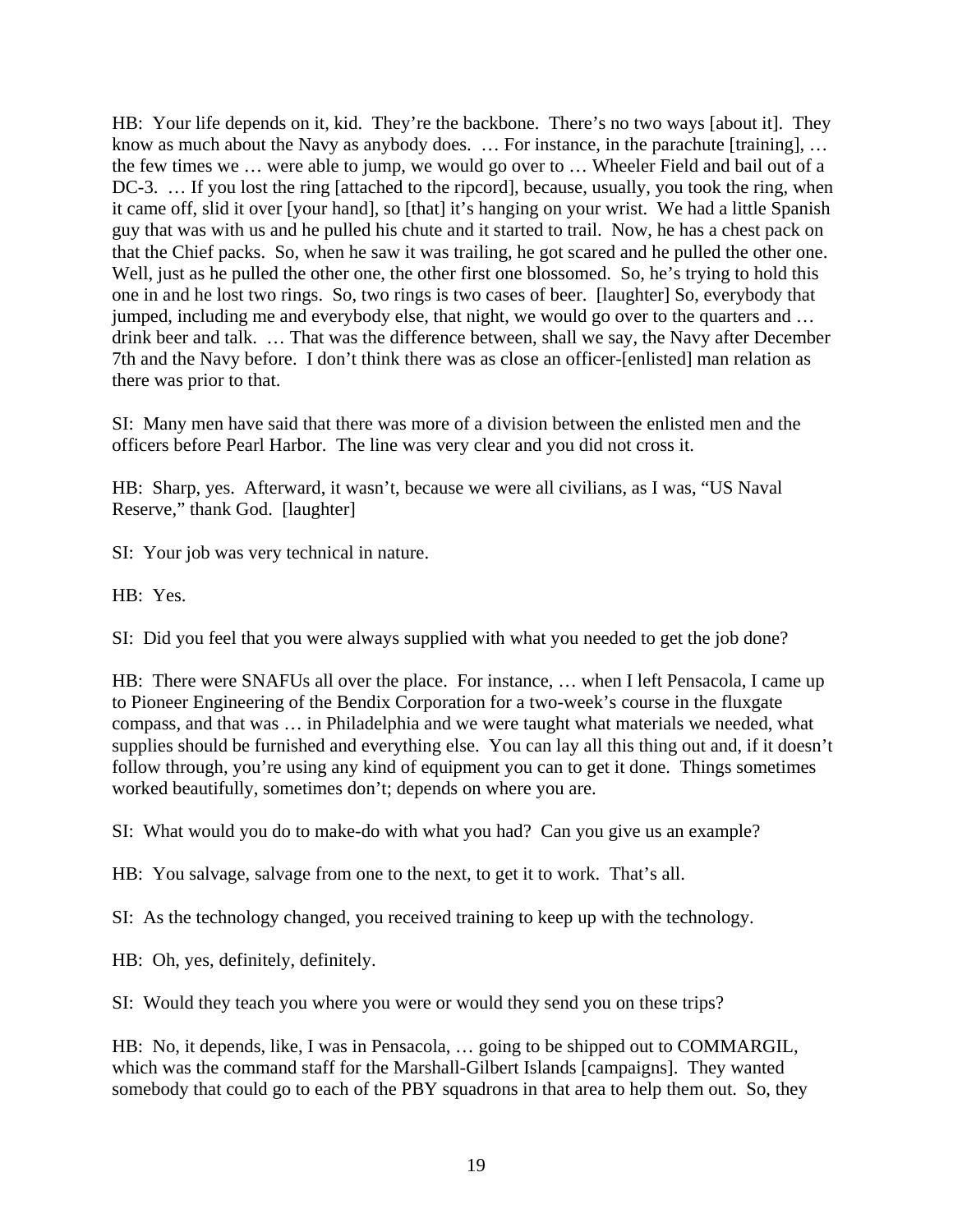trained me, before I left the States, to go out, but most of the times, in Pearl, they had classes and whatnot for different people there.

SI: Would the training focus on repairing these devices, the new compasses or other systems, or would you actually be installing them and integrating them into the aircraft?

HB: Both.

SI: Both?

HB: Yes, because you're overhauling. You take them apart and you repair them and you put them back together, and then, you install it again.

SI: What do you remember about how the technology changed while you were in the service? What are some of the advances that stand out in your memory?

HB: You have bookshelves … with engineering changes of equipment and everything else that had to be incorporated. … If the carrier came in and dumped the planes off, all those that hadn't been corrected prior to … when she took off the first time had to be done, if you had the time, before she was going out again. That's all. You just kept up with the times. It's just like your automobiles and your automobile industry, as far as the dealers here [are concerned]. If there's certain changes that have to be done that they haven't made in the factory and they finally come up, they've got to make them at the agency.

SI: How long were you at Pensacola before you were sent to the COMMARGIL staff?

HB: Six to eight months, something like that. Then, I went back out in the Pacific, then, came back to Lakehurst. "Tell Mother, 'Take your star out of the window. Your son is in LTA [lighter-than-air].'" [laughter]

SI: You mentioned that you were trained before you went out to COMMARGIL.

HB: Yes.

SI: Where did that training take place?

HB: Well, it was in Philadelphia.

SI: Okay, that was the Bendix training session.

HB: Yes.

SI: You went out to Honolulu, and then, you were sent further west.

HB: Sent to [the] Marshall Islands.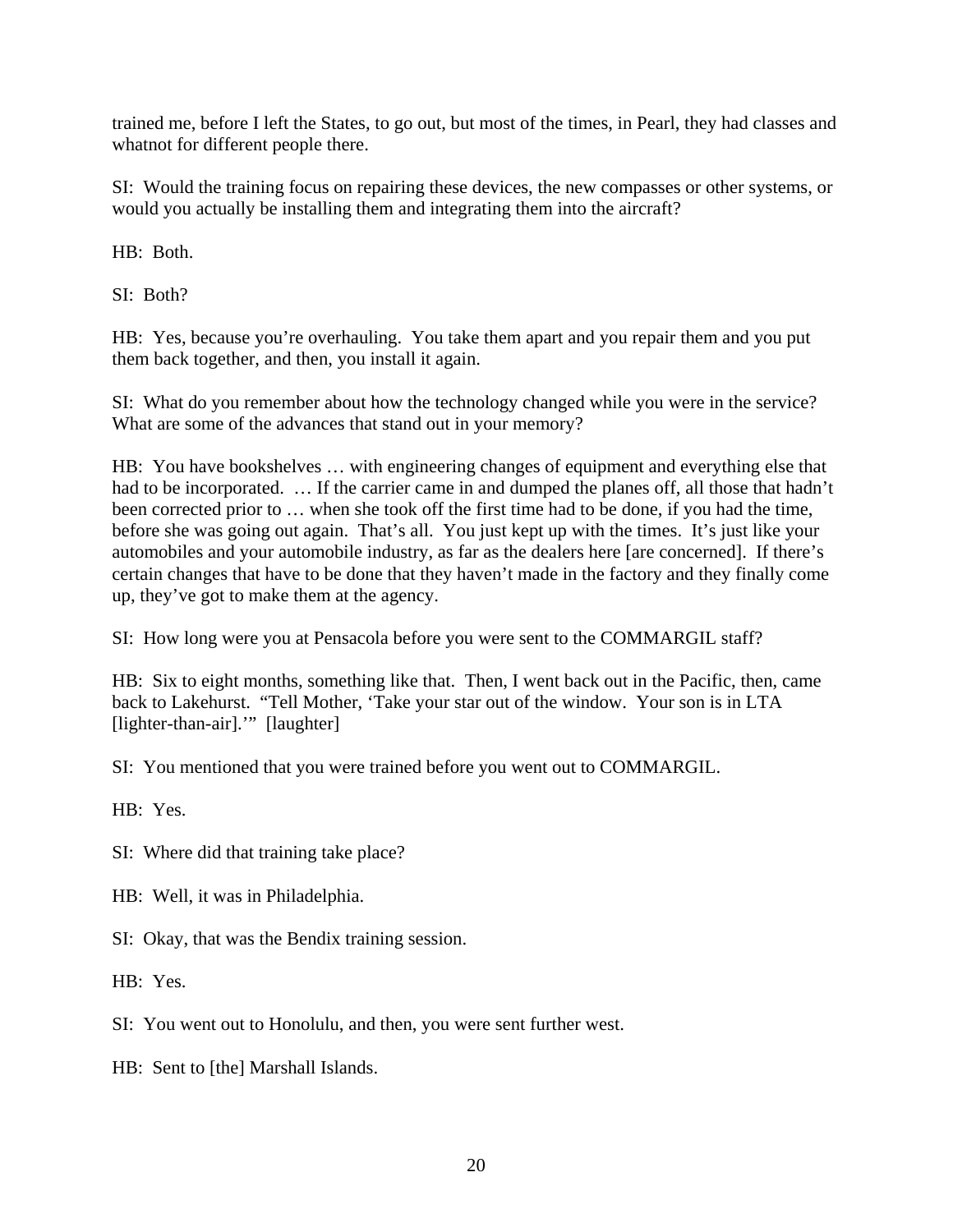SI: Which island did you get to first? Was it Eniwetok?

HB: Eniwetok, no. We were on Ebeye. Ebeye was in an atoll of the Kwajalein group. Ebeye was where the staff of [COM]MARGIL was stationed. We had no trees on the island. [laughter] It was a coral island. I mean, it was just a place of duty. The PBYs came in there and we had a squadron there. … I don't have a picture. You asked about liberty. When you're out there, you get one liberty. You get in a boat and you could go to another island where they have trees and you play ball. [laughter]

SI: Can you describe what the facilities were like out there and if your duties were any different?

HB: Well, we lived in a tent, we … did our own wash, we made our own washing machines, we grew vegetables for ourselves. We had a mess hall and we had Australian lamb, day in, day out, morning, noon and night. [laughter] You'd go in there and they'd say, "What's for breakfast?" "Baa." [laughter] … Again, it was in combat. What the heck? You can't expect to have anything else but that.

SI: While you were stationed there, what was your first objective?

HB: Objective was to get the fluxgate compasses in all the patrol planes. The second was to see that they had the facilities for repairing them, installing them and calibrating them, and you figure you're starting with Espiritu Santo, way down south, all the way up the chain to Eniwetok, and the carriers were now pulling into Eniwetok and dropping the planes off, so, … you got work in that area, too. … Everything moved out another step, and this was before they went into the Philippines and any of that came up.

SI: Where you were stationed, how far were you from wherever the combat zone was at that time?

HB: It was all over there. They could have come there. … Actually, a lot of the fighting out there was sea battles and you've seen [them], there's the write-ups of those, Coral Sea and whatnot, but they're all in that area. Wherever the Jap fleet decided to go, the Americans did the same way.

SI: What I am aiming at is, were you ever in danger of air raids? Did you ever go through an air raid?

HB: There weren't any, but we could have been [attacked] at any time. I was down in Tarawa and went up to Bougainville, when the battle was still in the pass up there, because we had a squadron that was in the base there. … I know, at night, we slept in slit trenches and you know these Sikhs that they have in India, big six-foot guys? … When it got dark, you'd be in the slit trench and these guys had nothing but loin clothes on and, that night, … they'd take up off for the pass, all alone. I got on a plane going from Bougainville to Noumea and I was the only white man on that plane. They were all Sikhs. … They took out one of these five-gallon cans of peaches and he took this bayonet of his, with two fingers, took the top out, stuck a peach and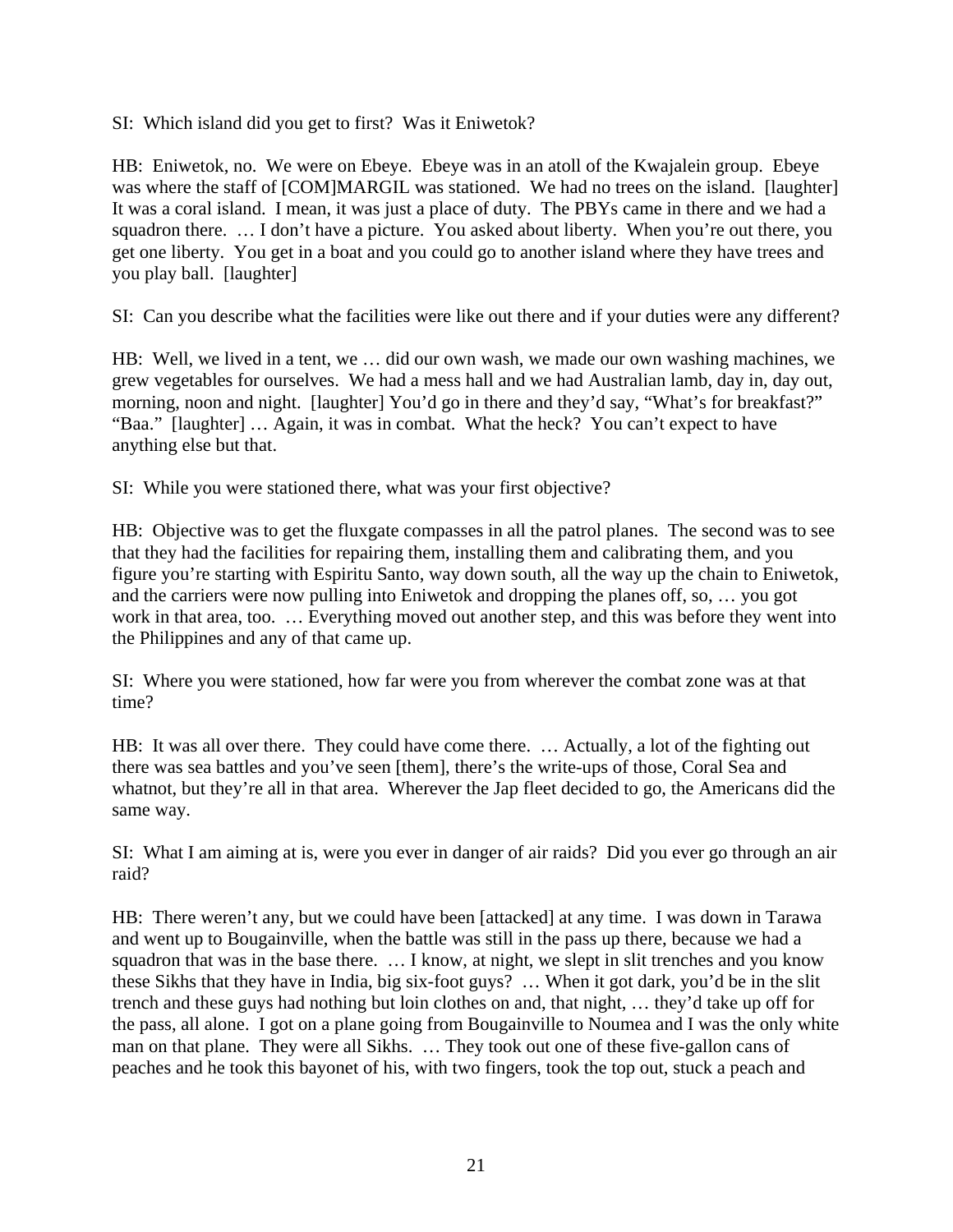stuck it in my face and said, "You want it?" "Damn right I want it." [laughter] Oh, they were big people, I'll tell you.

SI: Did you have much interaction with other Allied forces?

HB: Yes. … Well, at Pearl, we got the different ships [that] came through there, tied up. We saw them. We had "Mutt and Jeff" at one time. I remember, … off of one of the English ships, … certain of the piers that were off of Ford were like "Ts" and the causeway came down, the gangway came down, on one end of one pier, and these guys were loaded. … I never got a drink, but I always wanted to get one, because the English served whiskey aboard ship, and these two guys must have been loaded. [laughter] They came down that thing, right off the pier, right into the water. [laughter] There are a lot of funny experiences you're reminded of and whatnot, but, no, the Aussies are a lot like Americans. The English are more reserved, but what the heck? I forgot the English ship that went out to the Pacific and was sunk out there, near Shanghai or in that area.

# SI: *Prince of Wales*?

HB: I don't know whether it was the *Prince of Wales* or it was a cruiser that was out that way.

SI: While you were out there on Ford Island, it was pretty Spartan living. Were you able to keep in contact with home?

HB: There was always mail coming in. No, I guess your fun time was when you walked out along the water and you're looking for cat's-eyes. Cat's-eyes are …

-------------------------------------END OF TAPE ONE, SIDE TWO--------------------------------------

SI: This continues an interview with Henry J. Bultman, Jr., on November 17, 2006, in New Brunswick, New Jersey. You were telling us how you would look for cat's-eyes.

HB: Cat's-eyes, and I found two and, after I came back [from] there, with a short stop in Pearl, I got into Honolulu and I got a jeweler to make two earrings for me. I was going to show them to somebody, I don't know who at that time, took them to my room and, the next thing I know, they disappeared. [laughter] … The fish out there, … their colors are dramatic, I'm telling you. They're beautiful. We had one PBY-2 that was wrecked out there, that they just left it there. It was almost like a raft for somebody to [use]. You could sit on it. We had one guy out there sitting on it and this octopus came up and put one of its tentacles on it. [It was like] you were seeing [one of] these cartoons of him walking on water, [laughter] that's how fast he got back to shore, scared to death. There were a lot of funny things, a lot of good things out there. You remember the good ones and forget the bad ones, as much as you can.

SI: Were these PBYs that you were working on doing search-and-rescue type operations then?

HB: No. They were all doing search. They were looking, always. In other words, you'd start at one island and the PBY would go out so far, swing, come back in. … Each one would have a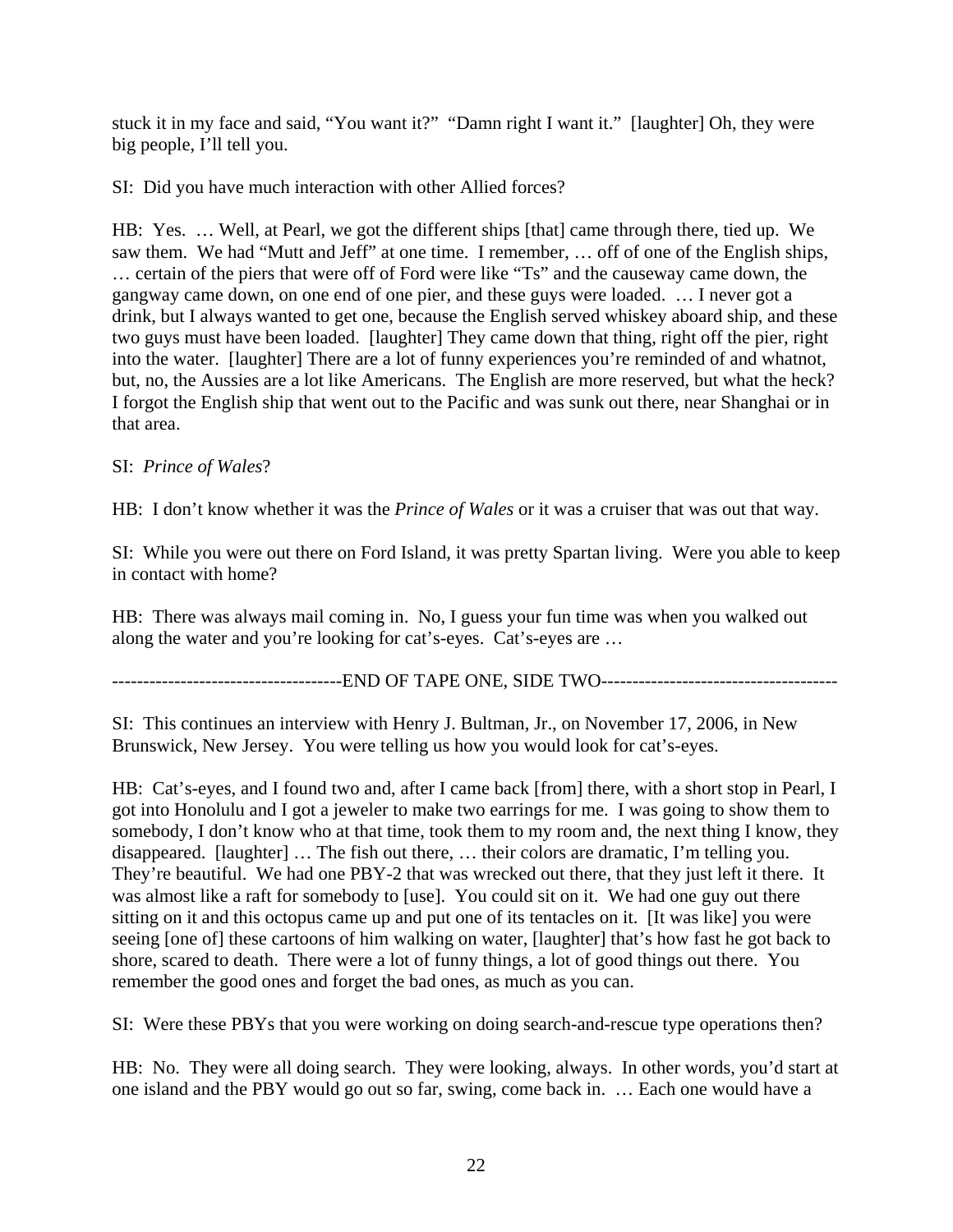segment. They were looking for the Japs all the time, because that's a big, wide-open thing, like I told you. The reason the fluxgate compasses were there [was], you could leave one island and fly two degrees and you'd miss that goddamn island coming back, and then, where are you? You're in nothing but big, old ocean. My cousin came to Hickam Field in a P-38, and he had the P-38 with the seventy-five-[millimeter cannon], I think, in the nose, and I went over to see it, because I'd never seen a '38 and the two props, the "Y," and one of them's hanging. … I looked at one of them and it's dripping oil and I know he's got a hydromatic prop, and I asked him, I said, "Aren't you going to get somebody to stop that leakage?" He says, "Why? All it'll do is freeze in that pitch. I'll fly it that way." I said, "Yes, but there's a lot of water out there." I said, "Jack, for crying out loud." He says, "They tell me, 'Ditch it.'" I said, "Yes, but who's going to pick you up?" That was the Army's [way], but he lived through it, because I saw him after the war. [laughter]

MJ: Were you able to keep in touch with your brother at all?

HB: My brother came through Pearl. That's the first time I had seen my brother in a couple of years and, [as my] kid brother, he didn't drink. I took him to the officers' club. I never saw somebody drink so much in my life. [laughter] He says, "I need a piece of equipment." I said, "I'm not going to tell you how you're supposed to legally get it, but I can tell you, you send your chief down and find it. Pick it up and walk off with it and suffer the consequences afterwards." [laughter] … That's the first time I saw him, when he went through there, in two years. Then, he came back. He's now living in New Orleans, still there. He's ninety-five percent blind. He was an internist and he's living in an assisted living, with the rest of the blind internists.

SI: How long were you out in the Pacific the second time?

HB: The second time, about a year.

SI: You were just going from island to island.

HB: Yes.

SI: Which island were you on the longest?

HB: Well, Ebeye, E-B-E-Y-E, yes. That was the staff's island. I was there most of the time, but … they had planes that flew [all over]. Why, you could pick up some guy going somewheres, bum a ride, to get to the next place. I got down to Guadalcanal and the airport manager, so-tospeak, or whatever you want to call him in those days, came to me and he says, "Mr. Bultman, where did you get your orders?" I said, "They were just ordered to me to come down here and check out your PBYs." He said, "We had no indication, and you know, if that ever got to General MacArthur, he'd have a conniption fit." I said, "Well, you can tell him now. Here's a copy of it," but, no, it's like anything else. … I don't know whether I showed you this, but … I got to a point [where] you kept a thin copy of everything else, … of all your orders and whatnot. The second copy, they were yours. That thing is since '41.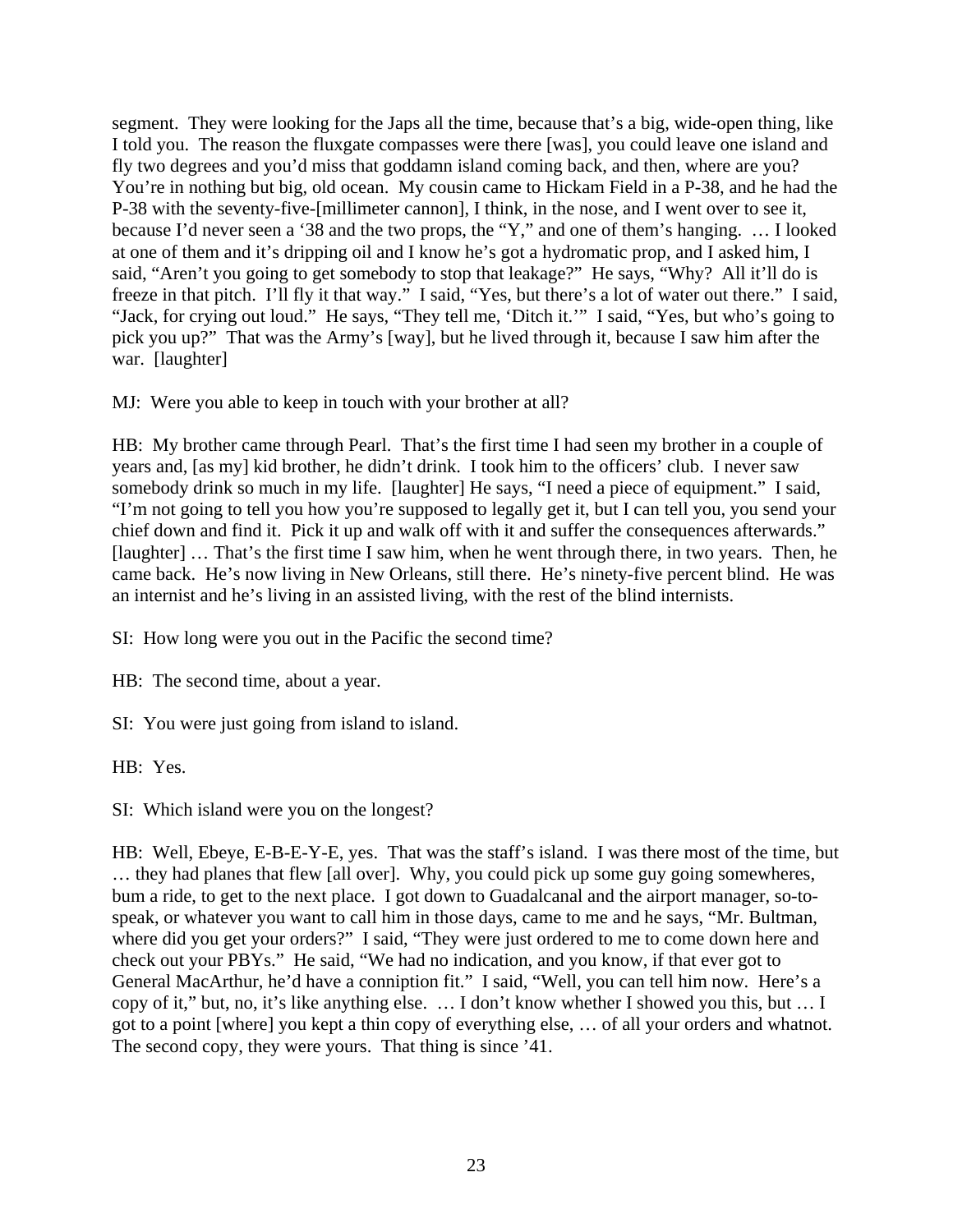SI: For the record, we are looking at a notebook, about two inches thick, filled with papers and copies of orders.

HB: Yes. You just hang onto them.

SI: Even though it was wartime, there was still a lot of this military bureaucracy that you had to deal with.

HB: Oh, definitely. "You're in my territory." That's the reason that we always got Australian beef, because all the ships brought everything to MacArthur.

SI: How did you and your men feel about the Army, and MacArthur in particular?

HB: I didn't like the bugger. [laughter] No, I thought, look, ... if you saw those pictures when he went into Mindanao, getting off of a landing craft, I heard, I don't know how true it is, that that must have been rehearsed three or four times before. I mean, he was all show. I mean, everybody under him did all the goddamn work. That's the way we felt about him.

SI: Being in the staff area, did you interact often with the higher brass, or at least see them?

HB: Oh, you rubbed elbows with a lot of them. I mean, I bumped into "Bull" [Admiral William F.] Halsey. I bumped into a number of them, talked to them, but they're all just human beings like we are. They just have a different job than we have. That's all.

SI: What do you remember about meeting Bull Halsey and some of the other higher-ups?

HB: I have very little recollection right now, if you want to know the truth. [laughter] … We got in and said, "Howdy," and whatnot. Something else was going on. He was secondary. [laughter]

SI: While you were out there, you were based on Ebeye, but you would be sent to all these other locations.

HB: Yes.

SI: Do any of them stand out in your memory as being particularly memorable or strange? You were always at the same job.

HB: Well, on the island of Apamama [also known as Abemama], they had a disease in which it looks like a ringworm. … The chickens had it, the pigs had it, and, especially, the bare-breasted women had it, [laughter] and it was the most ugly-looking thing, and I asked the guy who was [in charge]; I'm trying to think of what they called his title. … He took care of all the natives, moved them, so [that] they didn't conflict with the Army and whatnot, and he told me that they were trying, at that time, arsenic, to cure it, and it did a good job, supposedly, but I asked him, "How did some of the natives get to be redheaded?" and he told me that, at one time, there was a Norwegian redhead down [there] that was a missionary. [laughter] I said, "Well, he did his job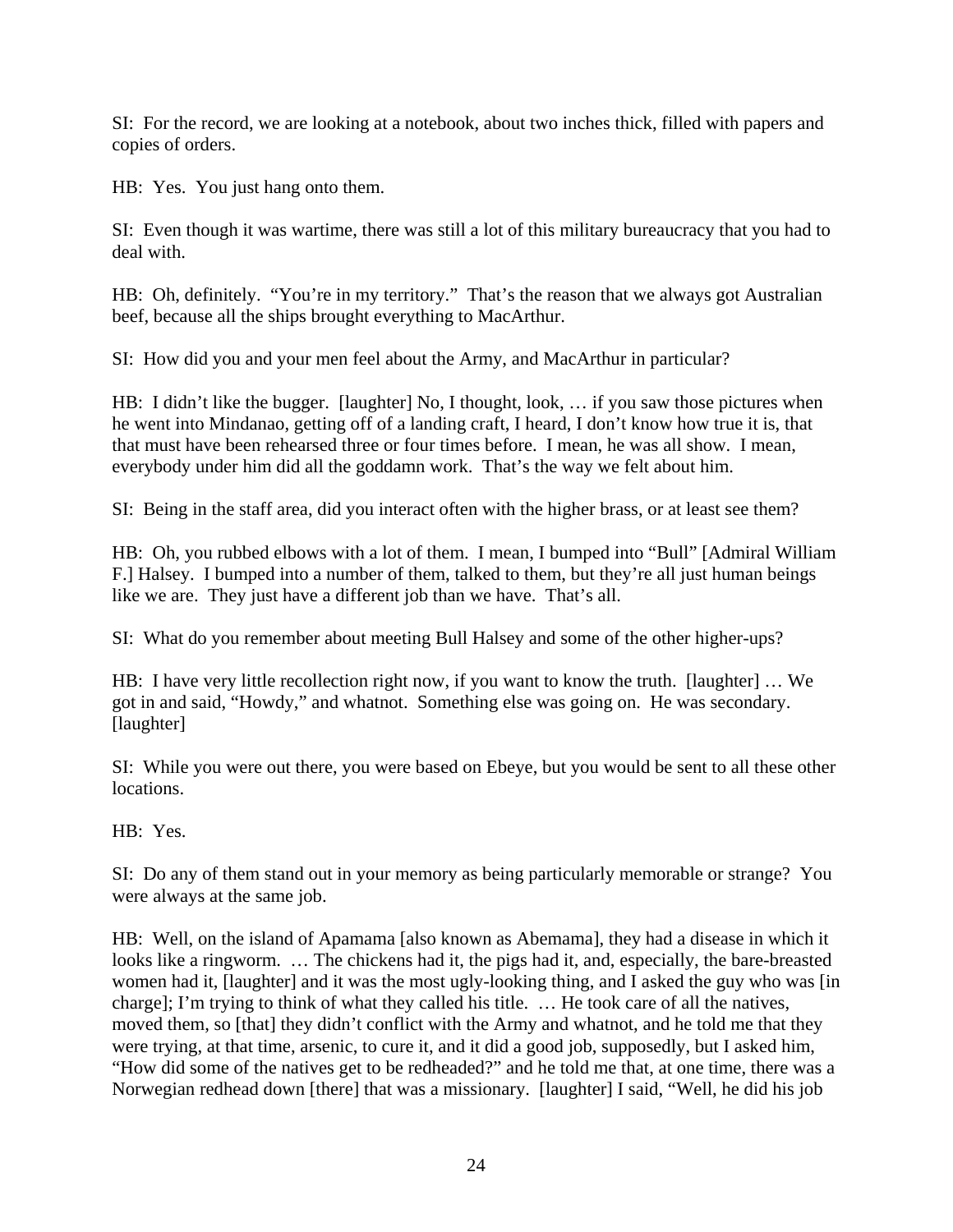good, I guess." I have other pictures. I have pictures of churches that were put up in Noumea, in Tarawa, and whatnot, that I happen to [collect]. I didn't take them, but … somebody had them down there and I asked him [for a copy], bummed one off of this guy and one off of another.

SI: When you went into places like Tarawa and elsewhere, how soon after the battle to take the island would you get in there?

HB: Well, as far as the Marshall Islands [are concerned], I was only a week behind the invasion, but, [for] the others, it was long afterwards. The only one that was still going on when I was there was up into Bougainville, near the gap up there.

SI: You would see the aftermath of the battles for the Marshalls and Bougainville.

HB: Yes, that's it. I never got, thank God, any more [combat] after December 7th, where I saw enough bullets flying.

MJ: Were you receiving any news of the war in Europe?

HB: Oh, yes, oh, yes. When you stood duty, I mean, the Teletype was always on, … the communications system was always there. You could always pick up [news] and there was a lot of scuttlebutt that was going on, that you didn't know whether it was right, wrong or whatnot. You hope that you get the right poop, but we knew we were surviving and, if we were surviving, then, they were doing as well as we were, we thought, from what we could hear, because, … I think, for the first year-and-a-half after December 7th, everything was questionable, operating with three little carriers against about fifteen, as far as the Japs had, until the production started to catch up. Then, everything started to generate.

SI: When did you have the feeling that the turning point had been passed?

HB: I guess when I left the Marshall-Gilbert Islands. … Well, first of all, Midway was the biggest turning point. We knew something big was going on in the Pacific, because … A-20s, from the Army, came and landed at Pearl and we installed torpedoes in the bomb bays of the A-20s and, [when] they had to land those things, they only had, I think, twelve inches between the nose and the torpedo when they landed. So, they had to really grease them in. We also put automatic turrets in a lot of the PB2Y-2s that went out. They didn't have them. They just had the swivel mounts. I mean, when you're doing rush work to get certain things like that done, you know that things [are] being really generated, and then, after it was over, I saw … the TBF that came back on nothing but the automatic pilot. … I could never count the number of holes that were in that plane. I don't know how it ever flew back, truthfully, but that was the difference in aircraft out there. Our craft was sturdy, could take shot, where the Japs' were light, the most beautiful finish on the outside, no rivets showing or whatnot, faster than hell, but they learned to make a pass and keep going, use all the speed there was afterwards.

SI: In your work, did you get a sense that some planes were more sturdy or reliable than others?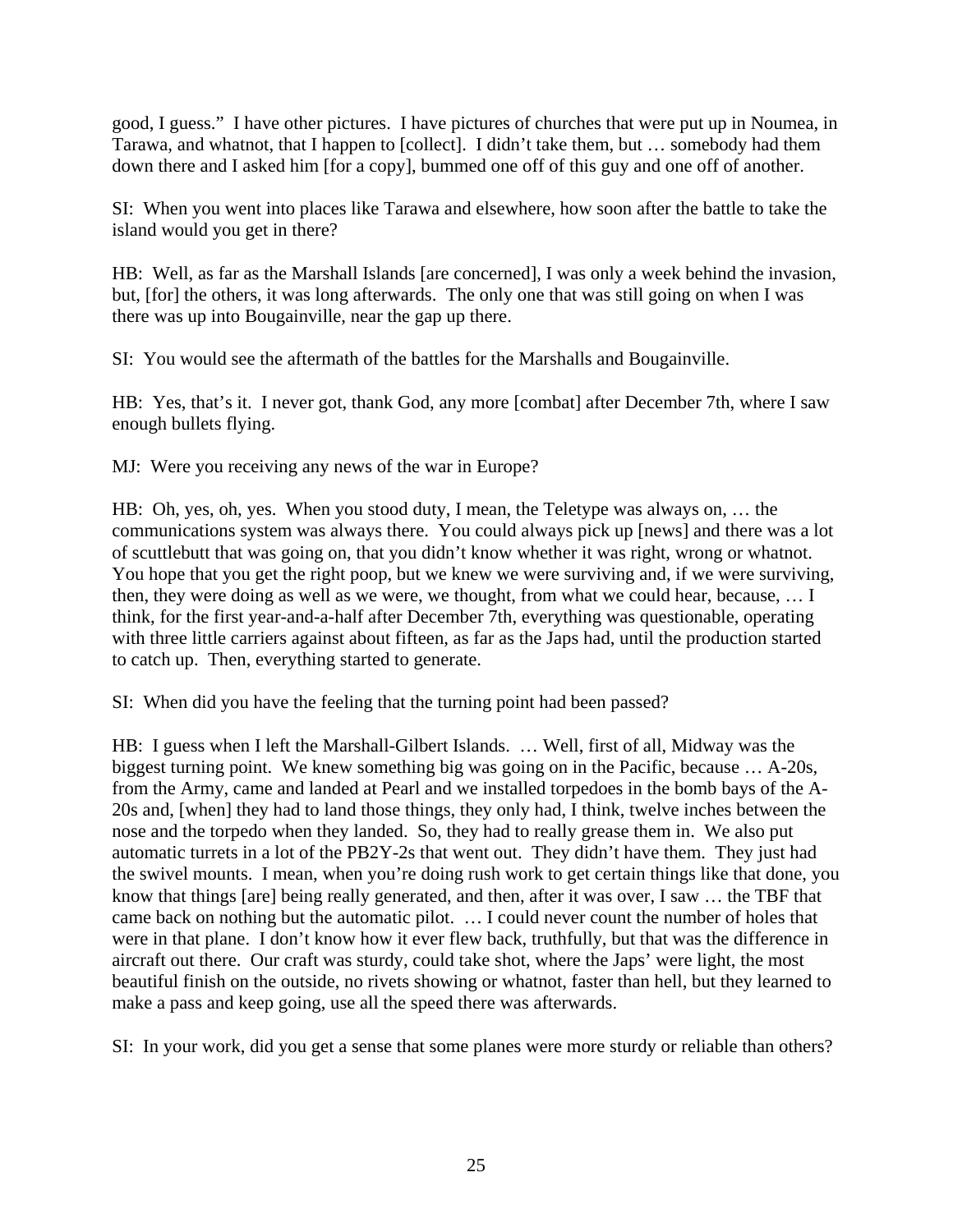HB: Yes, oh, yes. … I got to fly on the old Sikorsky, which was a patrol plane at the start of the war, which was fabric wings, and then, they were phased out when the PBYs came in, and then, the PBYs changed. Each one [model] changed radically, as to … how good they were. Then, the fighter planes that we repaired were F4Fs, and then, the F6Fs, and then, you got some dive bombers, the SBDs to the SB2Cs, and then, you got torpedo planes. From the TBDs, which were only 125 miles an hour and like sitting ducks, they got the TBFs, that had the turret in the back and everything else. It's the thing that "Old Man" Bush [President George H. W. Bush] flew. … Everything, you could see improvements. The Brewster [F2A Buffalo] fighter, which was a beautiful looking thing, looked like it was a racer, an aircraft racer, big engine, looked like it was flying strictly on the engine, but the wheel system was terrible. They folded up more times than they knew what to do with. You saw all the changes coming. When they were coming rapid, as you say, you just had to keep up with every change that there was.

SI: Would you have any role in instructing the pilots on how to use the new equipment, or was that conducted separately?

HB: ... The only time I had any [involvement] that way was on the fluxgate compasses, but [not] in] the overhaul and repair of the general aircraft, because fluxgate compasses were new at that time. The old magnetic compass was giving them trouble.

SI: You mentioned that you and everyone else, before December 7th, felt as though FDR wanted us to get into the war. How did you feel about that? Did you feel as though that was the right thing to do or were you against that?

HB: Well, you remember, you see, I later became a political entity, [laughter] but we knew that we were helping them, [the Allies]. We were furnishing them everything. We were giving them lease-lend [lend-lease] destroyers. We were doing everything else and we knew that Hitler was a bum, so, we were trying to get rid of him, but … Roosevelt had said that none of our boys were going to … go to war. Now, he made that promise and he had to get out of it some way and he got out of it by letting them attack Pearl. That's the sum and substance of the whole thing. … At least my feelings have always been that way.

SI: How did you feel about Roosevelt during the war?

HB: As I asked one kid, he was about nine years old, I said, "Who's the President?" He said, "Roosevelt." I says, "Who was the President before him?" "I don't know. Was there ever a President before him?" [laughter]

MJ: How did you feel when Roosevelt passed away? Was there widespread sadness?

HB: Oh, there was sadness, sure, but remember when they had that conference at Yalta? There was a good friend of my father's that took shorthand and he took shorthand at the Yalta Convention and he heard the Russians talking. … I don't know whether he could speak Russian or what it was, but they said, "You're dealing with a dying man." They figured he was dying then.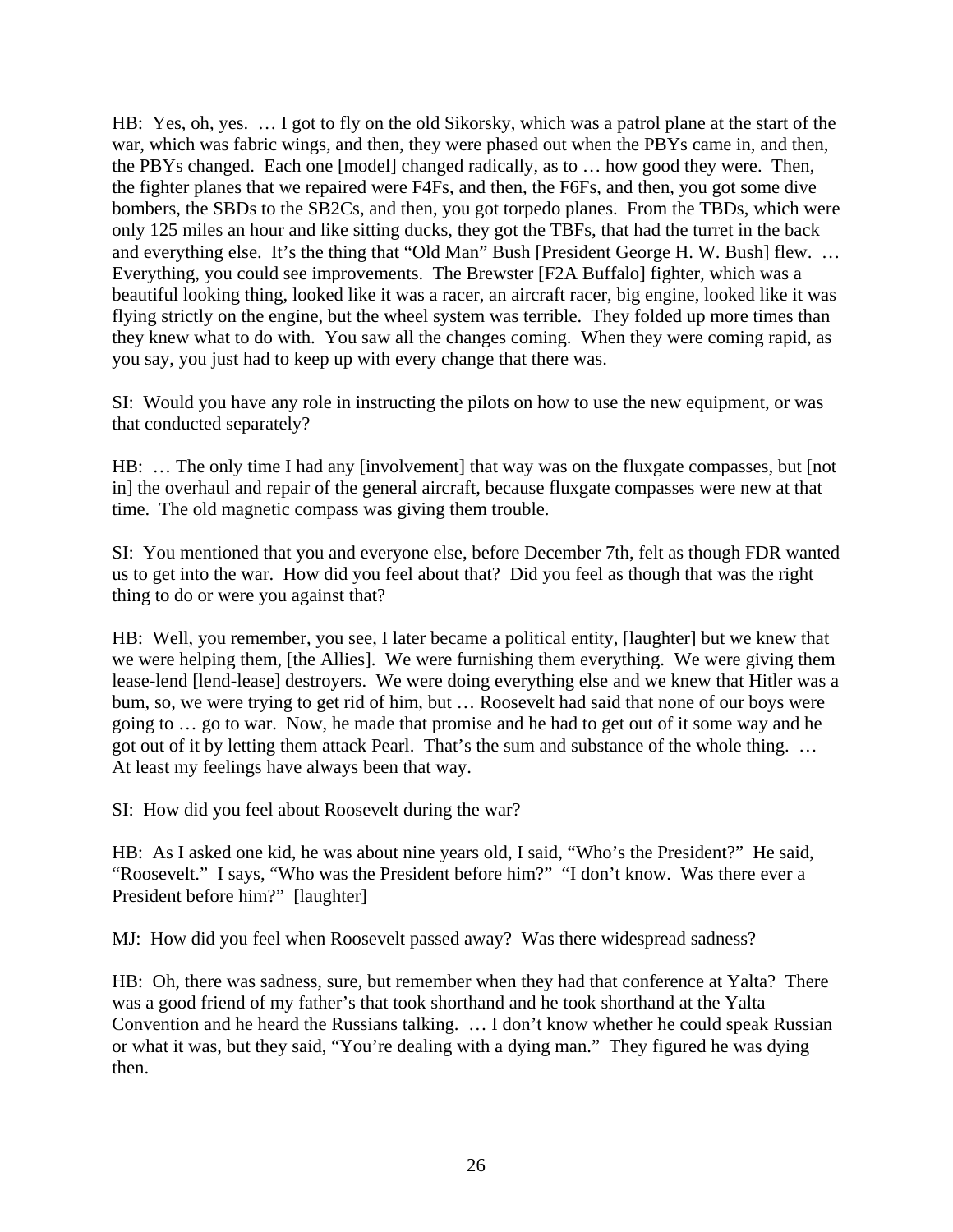SI: In-between your tours in the Pacific, were you ever able to get back to New Orleans?

HB: Yes. I got back for, I think it was Christmas, before I went to Pensacola, because I came back on the *Louisville* [CA-28] some time in November, I guess it was. She was going for overhaul and I got a ride back on her and I went from there to New Orleans. From New Orleans, I went into Pensacola. I got five days, I think, or something like that.

SI: What was it like to see your family during the war? Did you stay with them?

HB: Oh, sure.

SI: Before the tape started, you showed me the telegram that you sent to them after the attack on Pearl Harbor. They must have been worried about you.

HB: Oh, yes.

SI: What was your homecoming like?

HB: No, I don't remember, today, … exactly what happened. I just know I went home. That was all. [laughter]

SI: Do you remember seeing any differences in the city or in your neighborhood?

HB: Oh, everything changes. I mean, even today, I'm anxious to get back to New Orleans, to see what she looks like now, after [Hurricane] Katrina hit, because I was in New Orleans when we could jump off the front porch into about a foot-and-a-half or two feet of water, when I was growing up, and then, they made the spillway, which was up the river, which … prevented flooding from the river, but Katrina came in the opposite way, and they had been dodging a bullet for a hundred years. It just didn't work this time. That's all.

SI: This is a different topic, but do you remember any of the storms that you lived through?

HB: Oh, yes. We had horrible storms, but, as I say, we dodged a bullet. We had floods. In New Orleans, believe it or not, we used to have canals and we used to ride our bikes down in them. Then, they covered them over and those canals were big enough that you could drive a car through them and, see, I was later mayor of our town, in New Jersey …

SI: Springfield, New Jersey.

HB: Yes, and we had terrible floods there and I'd have to go around and see the people and you'd go in their cellar and they'd have marks on the wall for each time it flooded, how high it came. … I was in New Orleans and I had another guy that was on the council [who] was down there with me and I took him into the tunnels and showed him the pumps and the pump wouldn't even fit in this room. It's too big. I mean, they had tremendous pumps to keep the water out of there. … I was telling Bob Planer, I said, "Bob, this is what keeps New Orleans dry. … If they don't work, we're going to drown. That's all." [laughter]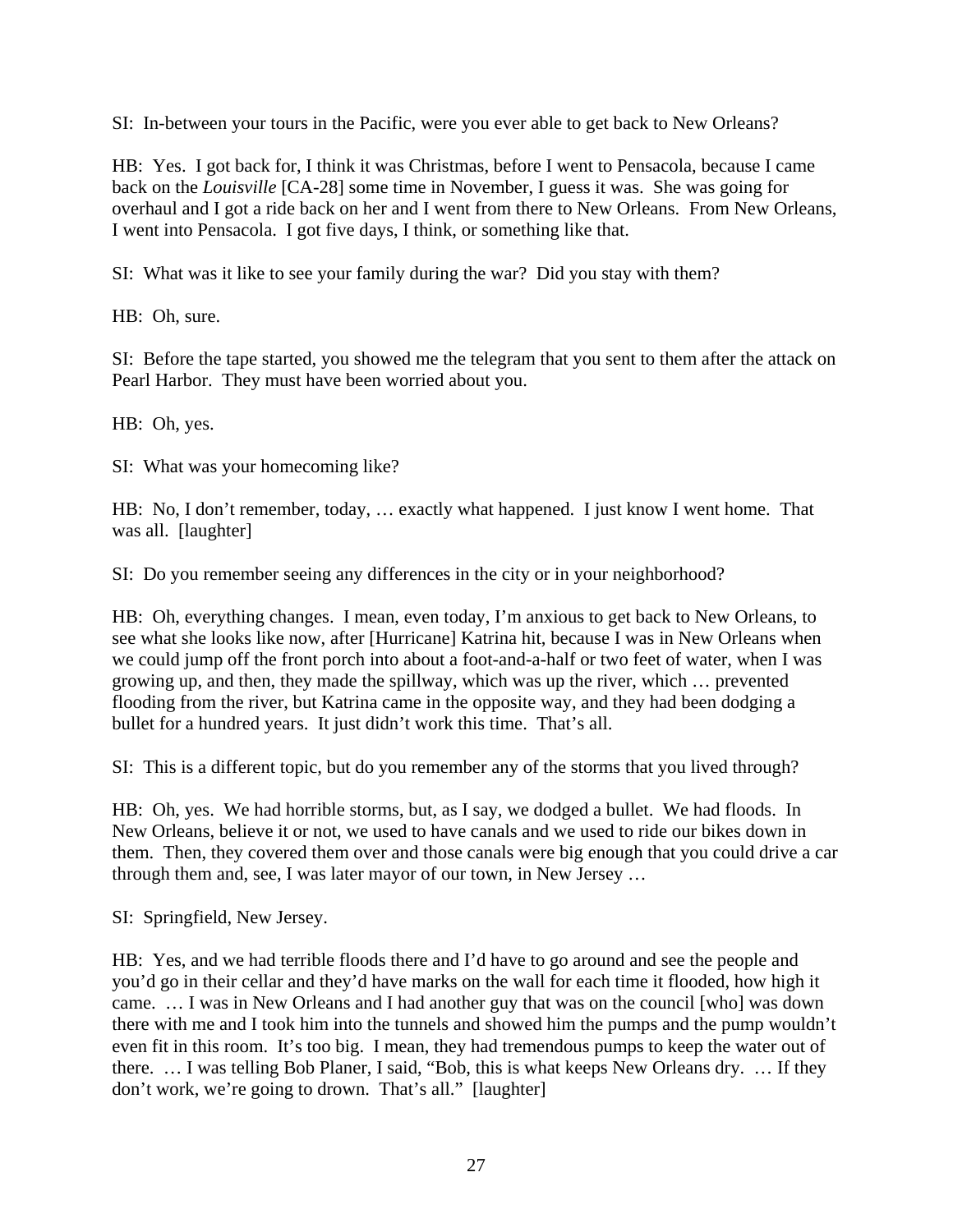SI: Do you remember the flood in 1928? I believe it was 1928. [Editor's Note: Shaun Illingworth was referring to the Great Mississippi Flood of 1927.]

HB: I was eight years old, can't be sure.

SI: What do you remember about the Great Depression and how it affected your neighborhood?

HB: Well, I can remember, Mr. (Benanado?), ... in those days, was the corner store and my mother would send me down to Mr. (Benanado's?) to get a certain thing and he'd put it in the book. … You did with, and you did without, at different times. We were fortunate that Mr. (Benanado?) said, "When times are good, you pay me." Even in those days, I loved aircraft, because I always built model airplanes, with balsa and whatnot. … Mr. (Bernanado's?) store was below his house and he would allow me to go up on the porch, … [with] the plane that I had … made and cracked up and everything and repaired, and what I would do on the last one [was], these were rubber ones, not the gas ones, and I'd stuff it with tissue paper and put a little gasoline on it and light it and let it go off the porch. … He was just a wonderful guy. He kept the whole area in food. … My favorite food is red beans and rice, kid, that can keep you alive for a long time, and we still have it every so often. We got a ham that gets down to a certain point, that you use the bone, and what's left to make the red beans and rice.

SI: Was your father's employment affected at all by the Great Depression?

HB: No. He was part of Bultman's. So, it was the mortuary. [laughter] … You've got to die, but you might not get paid for a while. That's all.

SI: Did he have trouble collecting?

HB: I don't remember those things. ... See, I had twenty-six first cousins. Tony Bultman started the business and only my father and my uncle, Fritz's father, ran the business. … I can remember going down there all the time and whatnot. As a matter-of-fact, when we were growing up, my uncle used to tell my dad to, "Send your boy down here on the weekend, will you, so [that] he can knock some sense into my kid?" So, I'd go down there and stay with him, but it wasn't going to change him. Nothing's going to change [him].

SI: Did you spend much time at the mortuary? My research turned up a lot on the mortuary, descriptions of it, how Tennessee Williams wrote one of his plays [*Suddenly, Last Summer*] there.

HB: I couldn't tell you. I know I'd go down there. There's a story told that they had a black guy that … started working there when he was real young and he went up into … where they embalmed the bodies and whatnot. … He was up there sweeping the floor or something and one of them either passed gas or had a muscle retraction or something, scared the living (willy?) out of him and, from that day, until he died, he was a drunk, but they never discharged him. They kept him all the time, because I'd go down there. When I was starting college, my brother had a godmother that gave him all kinds of presents and whatnot, and I said, "Leon, we need a car.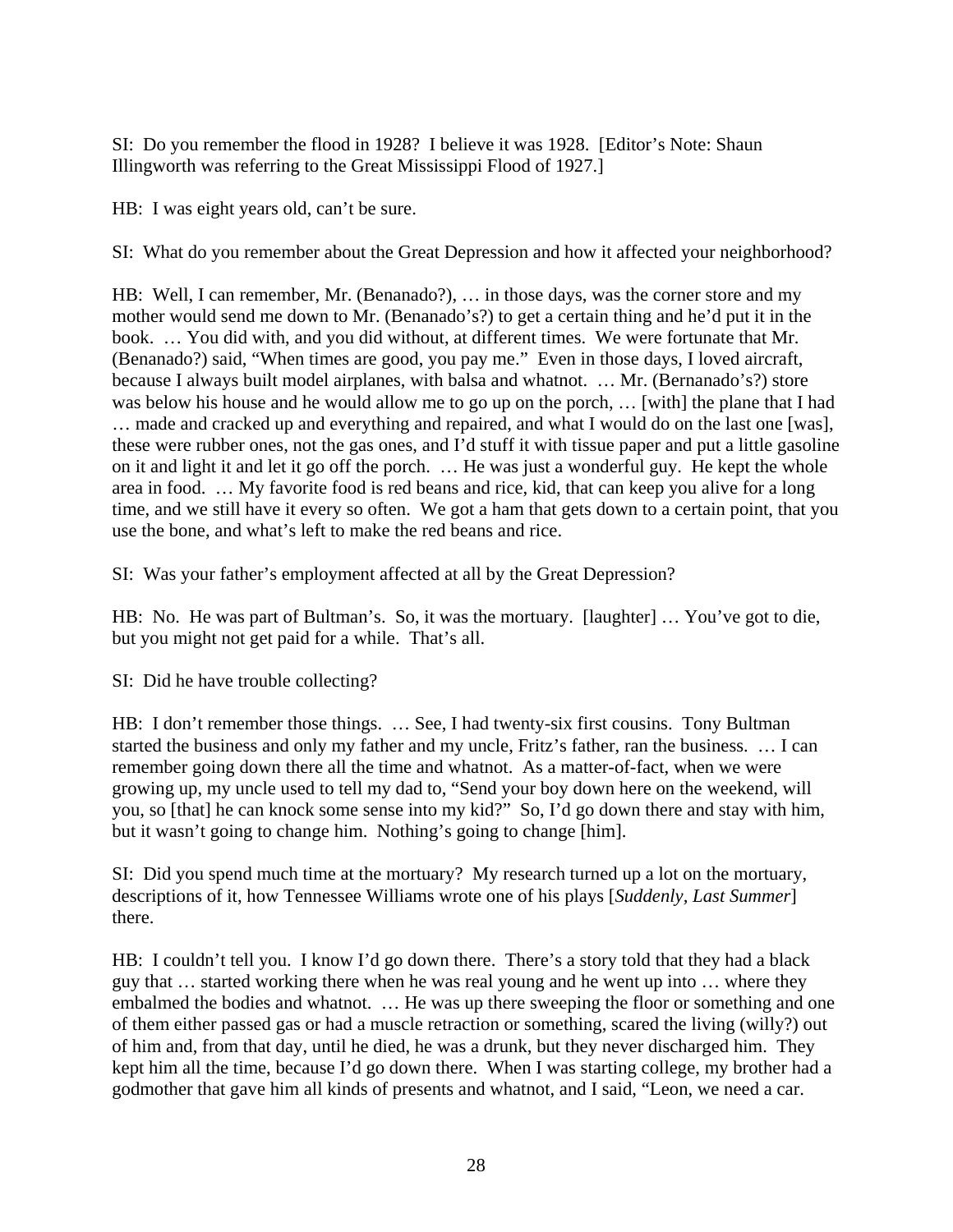You've got the money. ... I'll keep [fix] the car if you buy one." So, we bought a Model A Ford and I'd go down there and they had the facilities down there, so [that] I could change the leaf springs when they would break. I remember, finally, when I was old enough and had kids, when I was in New Orleans for *Mardi Gras* and my dad was supposedly no longer an embalmer or whatnot and ... my dad got a telephone call and he says, "I've got to go down." I said, "What's wrong with the rest of them?" He says, "They're all drunk. It's *Mardi Gras*." So, he said, "You want to go with me?" and I said, "Well, you've never asked me before. Am I old enough?" [laughter] He says, "Yes." So, we took some tamales, which we bought on the corner, a six-pack of beer, and I said, "Do you think, after I've seen all this, I'm going to be able to eat the tamales and whatnot?" He said, "Sure you will." So, we go down there and he says, "Now, this is what your brother does." He says, "This is where they did an autopsy," he says, "and the doctors are a pain in the neck," but he says, … "As I put this, all your body back together, I'm going to show you each one, and the colors inside your body are the most vivid, beautiful colors you've ever seen." It didn't bother me at all. I couldn't believe it, but he would tell me [that] the only time it got me is when he had to put the skull on top and he had to drill the skull. Then, it got [me] a little nervous and he said, "Now, I'm going to show you a stitch your mother don't even know," and he showed me how you stitch the skin across it, and you couldn't even see a stitch. So, I mean, my dad … got awards … as a make-up person for a body, afterwards, and everything else. He did his job good. That's all. He was a good dad, so, what the heck?

SI: How did you get interested in going to college and studying engineering?

HB: When I was in high school, I knew from that day on I was going to be an engineer of some sort. This idea, you're in the university [Rutgers] here, [of] going to the university and saying, "In the first year, I'm going to find out what I want to be," to me, I think it's bullshit. You have, in the back of your mind, something that you want to do. I knew, number one, I was a lousy language student. I knew I could do math pretty well and I liked history. … I figured, "I'm going to be an engineer." That's what I stuck with. My brother was a linguist. He became a medical doctor. … You [today's students] can pick your subjects, when you want to take them. When I went to school, we went from eight to five, fixed course, no bonuses. Only in your senior year, you got to pick between Spanish and German. … I took German and we had a German doctor, professor, there and he used to say, "*Gotten himmel*, you've got a goddamn German name, but you don't know German from nothing," and then, he got my brother and my brother was just the opposite. He says, "How is it [that] two brothers can be so different than [as] you two?"

SI: Did you live at Tulane or at home?

HB: No, I lived at home. No, in those days, they didn't have that many [on campus students]. If they lived [at school], they lived in … rooming houses around the school.

SI: Was there much student life?

HB: Oh, yes, plenty of student life. We had a lot of the Greek fraternities there. We had, oh, like the Green Backers, like everything.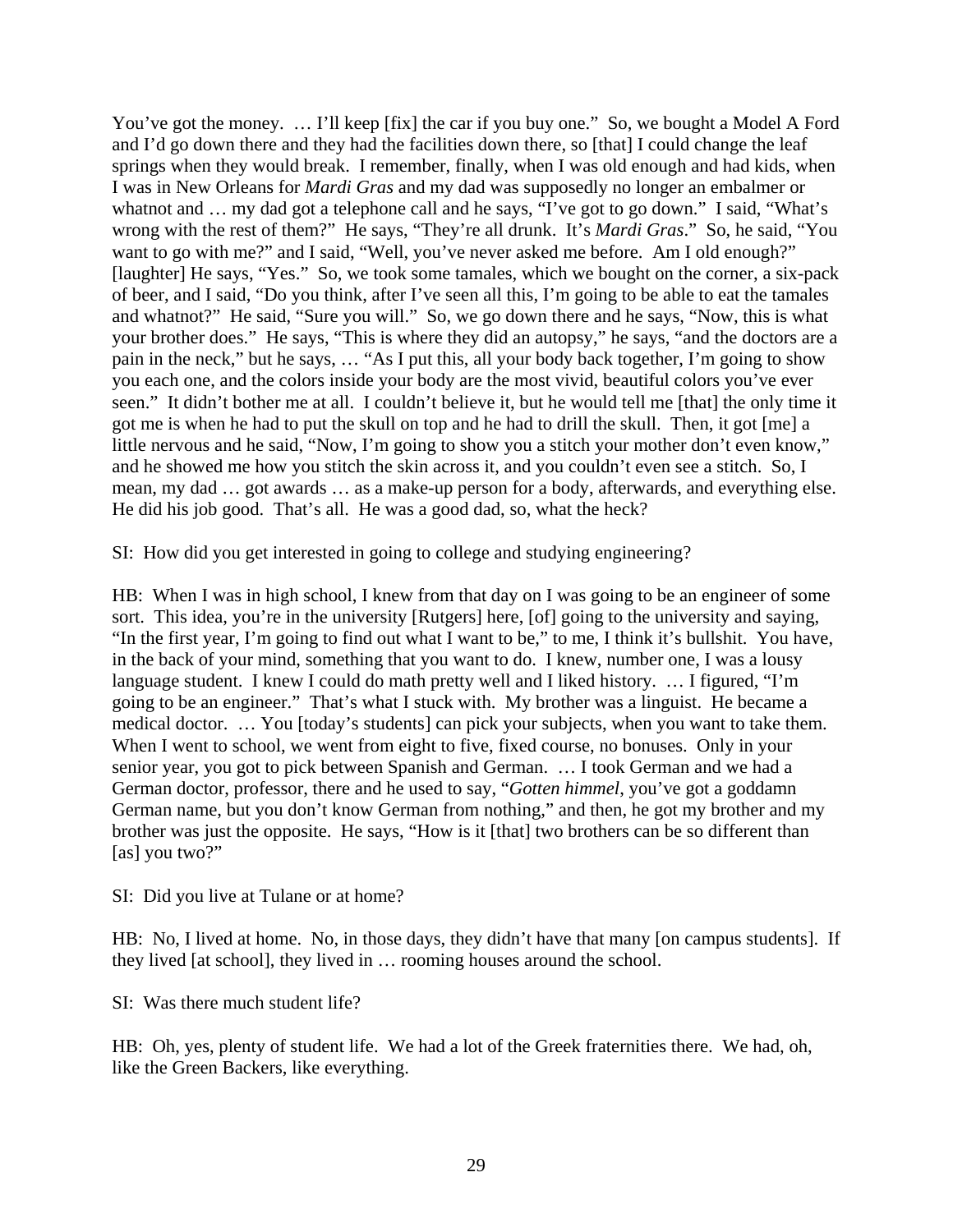SI: You mentioned that on your survey. What were the Green Backers?

HB: It's an organization for athletics, like, Tulane gave up boxing in my sophomore year. In my freshman year, I went out for boxing and Monk Simons was the boxing coach and he put in the paper that he had some freshmen there that, when they hit the big bag, it turned around and swung back and knocked them down. … I went to him and I said, "Monk, I'm not going to come back for your boxing team if you make statements like that." [laughter]

SI: What other kind of activities were you involved with at Tulane?

HB: Well, I was in a fraternity. I was both in a Greek fraternity, and then, I was also in an academic fraternity, and then, they had the American Society of Chemical Engineers and all those. That was big at that time and whatnot.

SI: How did you get involved in chemical engineering? What led you to that particular branch?

HB: Electrical, ... I knew I ... wasn't interested in. Mechanical, I couldn't see a way clear. Chemical looked like what I wanted to do, because, … of course, with the oil industries down there, the salt industries down there, they have a lot of things down there in that respect. No, it interested me more than mechanical or civil or any of the other engineering, and I knew damn well I wasn't never going to be an electrical engineer, because, even when I had to take a course in electrical, in the lab, being a "B," I took all the circuit breakers the first time when they asked me to hook up a circuit. My professor came to me and he said, "How come you took all the circuit breakers? What about the rest of these guys?" I said, "You told me in your lecture that you knew that it [the current] comes in here, and then, it comes out there, but you don't know what happened in the middle." I says, "I'm putting circuit breakers there. That's all I can tell you." [laughter]

SI: What kind of a career did you envision for yourself before you went in the Navy?

HB: I envisioned I was going to be working in a plant, and then, I would hopefully work my way up [to] plant manager and whatnot. As it was, I worked for Corn Products Refining Company, and then, I got an offer to come East here, because my wife was from the East and she had to come back here, and there was an instrument company. … I never thought I could get into sales, but I got into sales, and then, finally, five men pooled their money to start this company and, after they got it [started], Bob Novotny was a mechanical engineer and I was a chemical engineer, so, he was the inside man and I was the outside man. … Oh, I would call on the labs in the companies around and talk to the people in the labs and say, "What kind of tests are you looking for?" and they would tell me what they were looking for and we would present them, on eight-by-eleven sheets, our concept of how we would perform this test. Now, they could comment on it and ask for changes and whatnot, but, until they decided to order one, there was no cost. So, in this way, we were doing research, so-to-speak. If they decided to buy a piece of equipment, we would guarantee to make it operate as we had specified, but, … if it worked right and the American Society for Testing Materials adopted it, we wanted the rights to be able to manufacture it. So, when I started, we started with five instruments and, when I left the company, we had a catalog of two hundred and we had a good entrée with most places.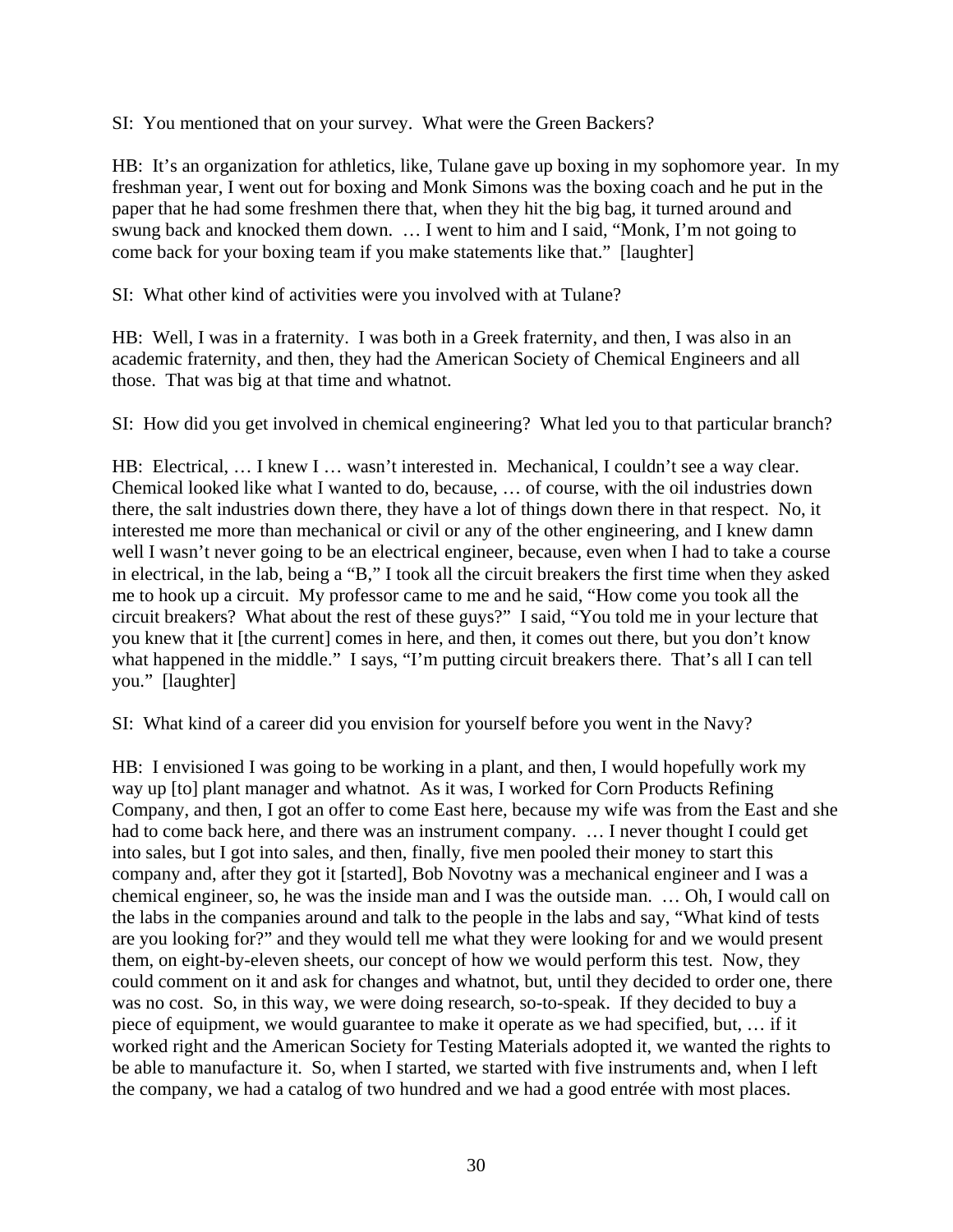Now, well, twenty years since I was with them, the company is no longer in existence. Everybody I know that's in the company is deceased. I guess I'm about the "Last of the Mohicans" that way. ... I got to talking to a fellow at Princeton, who was head of the graduate school of polymer science, and he had an idea of making a series of miniature instruments for testing polymers. We had a little extruder, we had a molder, we had an impact tester, a torsion tester, and all on a little, bitty sample, that big, and this is the thing that the Japanese saw [and] it was like it lighted up their eyes. … That's when they wanted to put it in Tokyo University. So, we had a good entrée that way, and then, we also built flammability testers, abrasion testers, you name it. …

SI: What year did you come East?

HB: 1950.

SI: Your wife was a Jersey native.

HB: Maplewood.

SI: Did you meet her while you were stationed at Lakehurst or later?

HB: Lakehurst. Her father owned the Idle Hour in Point Pleasant and, … when I blew my knee, I had a cast on from my hip to my ankle. I drove a car, too, shift. [laughter] I put this foot with the cast on there and I worked everything else with the other foot, and I happened to go in the Idle Hour and I met my wife there and the thing was, she said, "My dad will not let us go out until the season's over." I said, "Fine, I can wait." So, now, come next year in April, we'll be married sixty years.

SI: Congratulations.

MJ: Did your wife take on any responsibilities during the war?

SI: My wife wasn't old enough. … At that time, she was going to Skidmore, in a business course. The only thing they did there, and she'll tell you all about it, if you ask her, up there; … Skidmore was a very small college. ... In the town of Saratoga, they had nothing but houses. ... They had to do all their laundry, they had to serve in the mess and everything else like that. Skidmore now is grown. It's outside of town and they ... have been given wonderful grants and whatnot. As a matter-of-fact, ... my wife went to Skidmore, my daughter went to Skidmore, my granddaughter went to Skidmore and my daughter's husband went to Skidmore, [laughter] and I'm only a damn Rebel that's up here to Christianize you Yankees. [laughter]

SI: Since we were talking about Lakehurst, could you tell us a little bit about your duties at Lakehurst?

HB: When I appeared at Lakehurst, Admiral [Charles E.] Rosendahl was in charge and, on the second day there, the Admiral called me in and said, "Mr. Bultman, who gave you orders to Lakehurst?" This is what I'm talking about, territorial, and I said, "Well, Admiral, there was a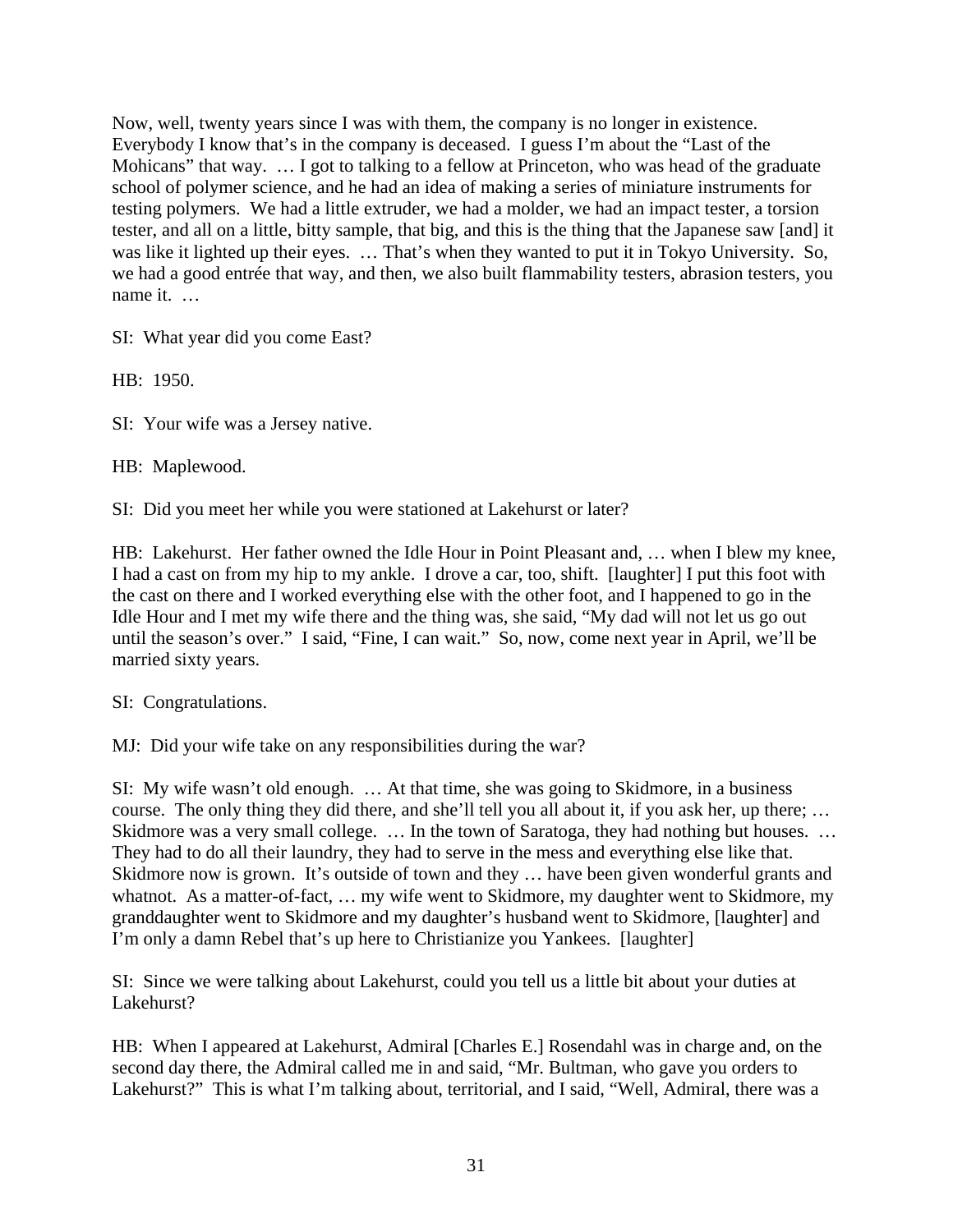commander in the Navy that I got into trouble with and, when I got out in the Marshall Islands, I had a friend that told me they were going to build another assembly and repair [station] and he was going to be the boss. My friend must have told him that he saw me. Now, he's still looking for me. So, a friend of mine at BUPERS [Bureau of Navy Personnel], … I got a hold of him and I said, 'Please, find me a hole that he can't find me [in].' … He sent me to you." I said, "I know heavier-than-air. Now, you're going to tell me all about lighter-than-air," and he said, "Well, we'll try to instruct you," [laughter] but he was a very smart man. He knew what he was doing.

SI: Did you have much interaction with the Admiral?

HB: He was a very nice guy. The only question he could never answer me [was], I said, "You know, Admiral, we know by engineering [that] we've lost a lot of rigid ships because the force is [one] way up on one end [and] in the opposite direction on the other end. It's going to be a structural failure. We haven't been able to correct that." He says, "You're right there." A lighter-than-air is a semi-rigid unit and it did a wonderful job of lining up all the ships in convoys, as far as keeping them in line and everything, close to shore, and it was a good sub looker, but they had to baby-sit that ship all the time it was inflated, because, if the pressure in that big balloon fell below a certain thing, it had to be completely overhauled, because it would wreck all the parts inside, but they did their job.

SI: You were again in charge of …

HB: Instruments and whatnot, in the repair of it.

SI: How much of a change was it from heavier-than-air to lighter-than-air, in terms of workload and the way you did things?

HB: Oh, it was a lot less in lighter-than-air. You've got to realize that the pilots that flunked out of heavier-than-air could pass lighter-than-air. They didn't have as many. … If you go up today in a blimp and the wind speed got above a certain thing, you stayed up there until the goddamn speed came down, because they couldn't land you.

SI: Were they still doing antisub patrols when you were there?

HB: I told you the story.

SI: Yes. I was not sure if that was before you got there. Can you talk at all about this problem you had with the commander?

HB: Well, I can tell you this. … See, in Pensacola, I was in charge of … the accessories and he had a report that he wanted due every month at a certain time. … To get that report out, I would have done nothing but sit at that report from Day One to Day Thirty, and then, start again.

-------------------------------------END OF TAPE TWO, SIDE ONE--------------------------------------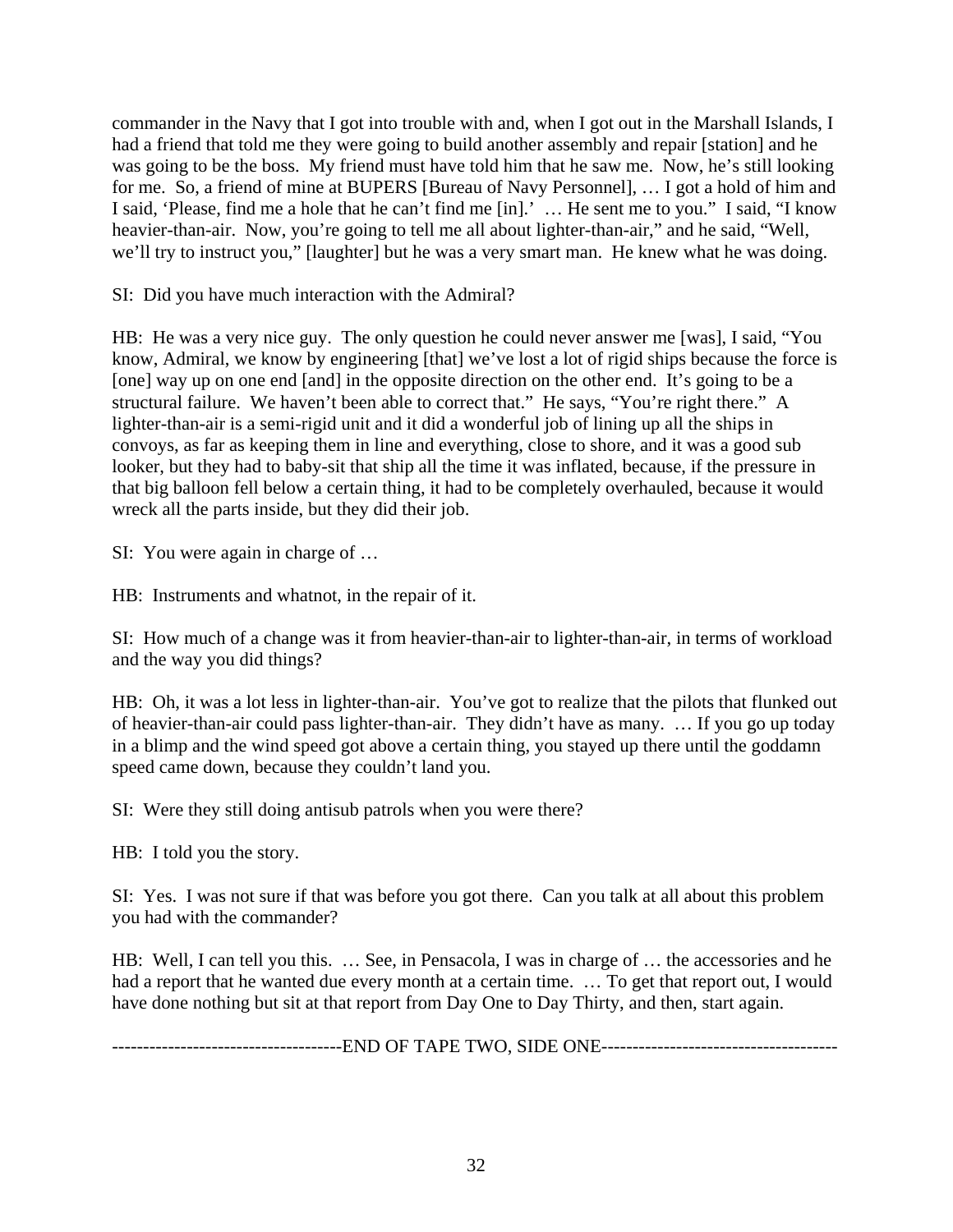HB: For six months, he never caught it and, finally, he caught it at the same time I was having trouble with the WAVES, the first WAVES that were sent there, and he called me in and he said, "How come you're not doing the report as I say?" I said, "Admiral, if it meant anything, you'd have caught me earlier. Why did you take six months to catch it?" I said, "All you had to do was open the front pages of two of them and you'd see, from then on, it was all the same." He says, "I don't want you in my department anymore." I said, "Great. I'll go over to squadron and be an engineering officer." He said, "Go." So, that's where I was when they decided that they needed me out in the Marshalls. So, that's when I transferred to the squadron. I was there for a couple of weeks, really, and then, I got word and they shipped me out to Pioneer Engineering for fluxgate compass school, and then, straight out. I got to San Francisco. I had to take the train across country. I got diarrhea in Washington and I got on there and there was a master sergeant on the train doing the same thing, … going to go over there. He said, "Wait until the next stop and I'll get you something." "Please." So, he got me, … I don't know, some kind of brandy and he says, "Drink this and don't stop drinking. It'll bide you." Damn it, it did. We got to San Francisco and that was the best thing I think I ever did in the Navy. I got a ride on a Clipper ship, the old Pan American Clipper. The first time we got on it, we got over the Golden Gate and had complete electrical failure. So, they turned around and landed again. At this time, everybody that was on that plane went to the first bar and started drinking. [laughter] … When they got us back out, at one o'clock that night, we took off and we got four hundred miles out. The skipper said, "I've got a drunken crew. That's all I know." He said, "We're four hundred miles out and it's the point of no return. We're going." We got there. But, you could sleep on those things, it was beautiful, it was the most palatial thing you've ever been on.

SI: How long were you at Lakehurst?

HB: Six to eight months, something like that. … The war was over then.

SI: You were discharged from there. Did you ever consider making the Navy a career?

HB: Oh, yes. I considered it, but I went into Reserve and I took my two weeks every year, for about five years, but that was the time [that] everything was being cut back. They were chopping this thing and that thing. … They were going to go down to about the same thing that they had … when I first joined up. They were at their minimum [then] and that's what they were [heading towards], so, I figured I didn't want to stay in the Navy. So, I got a job with Corn Products and that's where I was.

SI: Can you tell us a little bit about your political career? First, what led you to get involved in politics?

HB: I moved into Springfield. There were two parties, of course, Republican and Democrat. We formed the Independents and we ran second in every election, never first. So, we finally agreed, all of us together, that we'd join the respective parties. So, being a Southerner, you'd think I'd be a Democrat. Well, I wasn't. [At] that time, I had a cousin that was starting the Republican Party down in the South and I joined the Republicans and I became a district head, and then, I became chairman, and then, they finally said, "You've got to run." I said, "I don't got to do nothing." He says, "Oh, come on, run." So, I ran and won and that was it, but, then,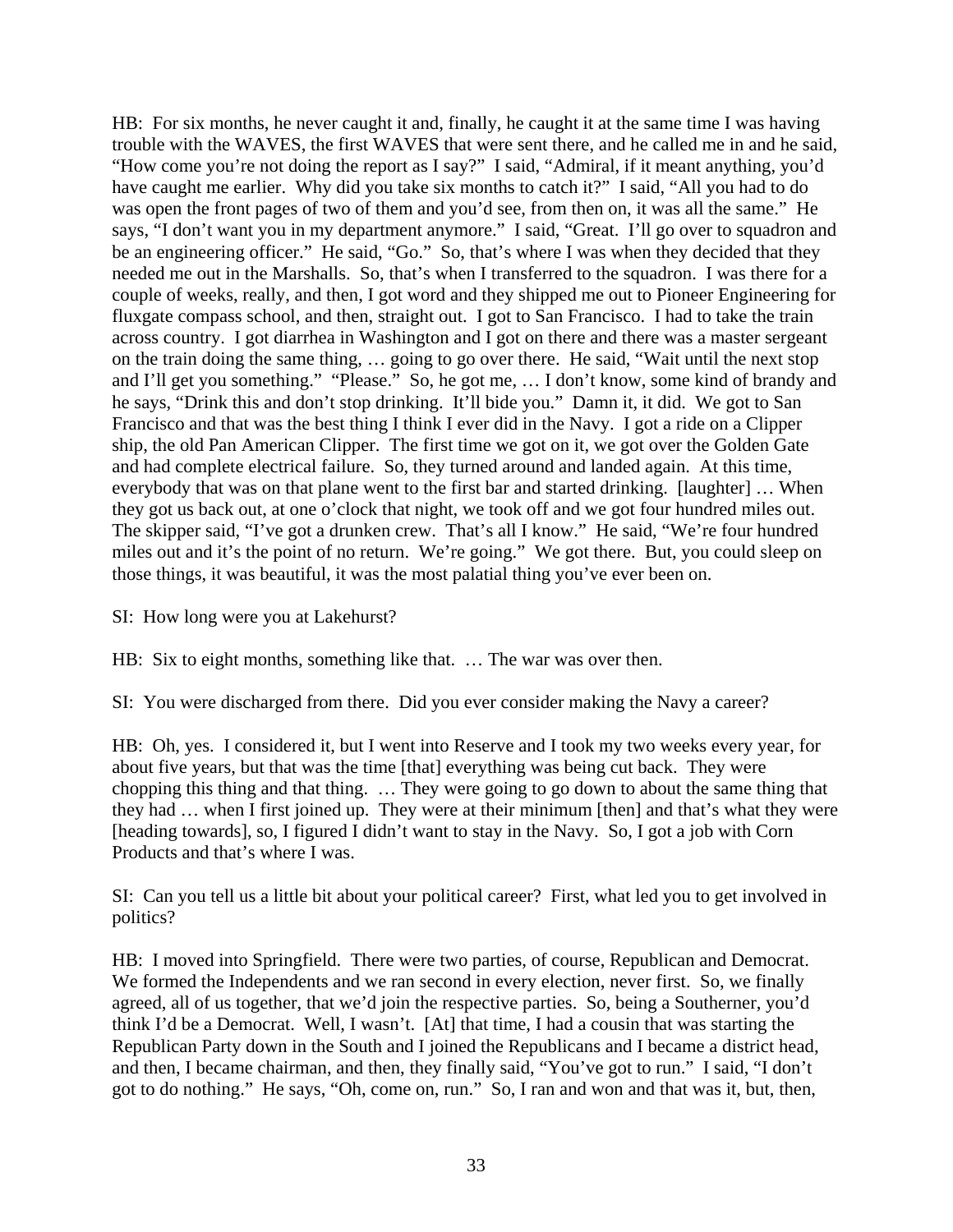from that, I became a probation officer, all temporary, all, you know, just collateral duties and, after the probation [duty], … what the hell else was it that I got into? Something else; I don't know.

SI: You were on the board of health.

HB: That's all during politics, but, no, what I was getting at, trying to remember exactly, ... oh, besides, I was a friend of the court. In other words, I'd go into the courtroom in Springfield and, if the judge decided that a juvenile, or even an adult, needed a little talking to and explaining what the situation was before they ruined their life, then, I would take them in the side room and talk to them. For instance, at the time that the pooper scooper law came out, we had [a case where] one guy's dog pooped on the other one and they had a fistfight. So, one was suing the other one. They wouldn't talk to each other. They wouldn't do anything. So, I went in the judge's chambers with the two of them and I talked to them for half-an-hour and I wasn't getting anywhere. I said, "Look, fellows, let me just explain something to you. If one of you doesn't say 'I'm sorry' and shakes hands, you both are going to be fingerprinted, you both are going to be labeled. Now, do you want that?" So, when the two-hour period is coming [to an end], I said, "I quit. I'm going in right now." … They said, "Wait a minute," one of them said, and he looked at the other guy. He didn't say anything, but they kind of nodded to each other. I said, "Well, let's hear it." So, one stuck their hand out and the other shook it and they said they were sorry. … So, I walked in the court and I said, "Judge, we've got two guys that just changed their mind. He says, "Great. Get them out of here." Then, I'd have kids that … got in an automobile accident and they were in court for the different things. I'd try to help them out and whatnot.

SI: Why did you decide to run for mayor?

HB: Somebody decided for me. I was city chairman. They decided they needed me to run. That's all.

SI: How long were you the mayor?

HB: I was on the council for three years and what we did was, we rotated the mayorship and the last was in 1970, [in] which I was the mayor. … A number of times, they had problems in town where they said they would like for me to come back in and take over again. I said, "Forget it. I've had enough of it," and I had one woman stand on the corner and said, "You're a thief." I said, "Yes? I'll tell you what I'll do, I'll take you home with me, I'll give you all my books, all my bank accounts, and I want you to show me where I've stolen anything." But, you can take it just so long. I had no interest in going any further or doing anything else. … We were there and, … out of twenty-four communities in Union County, our tax rate was twenty-third. That's all we wanted to do, keep a good town going.

SI: You were on the committee around the time of the riots in Newark. Was there any spillover into your community?

HB: No, because, [at] Christmastime, Margie's mother and father usually had the party at their house and that's when they really burned Newark, about that [time of] year, and I remember, I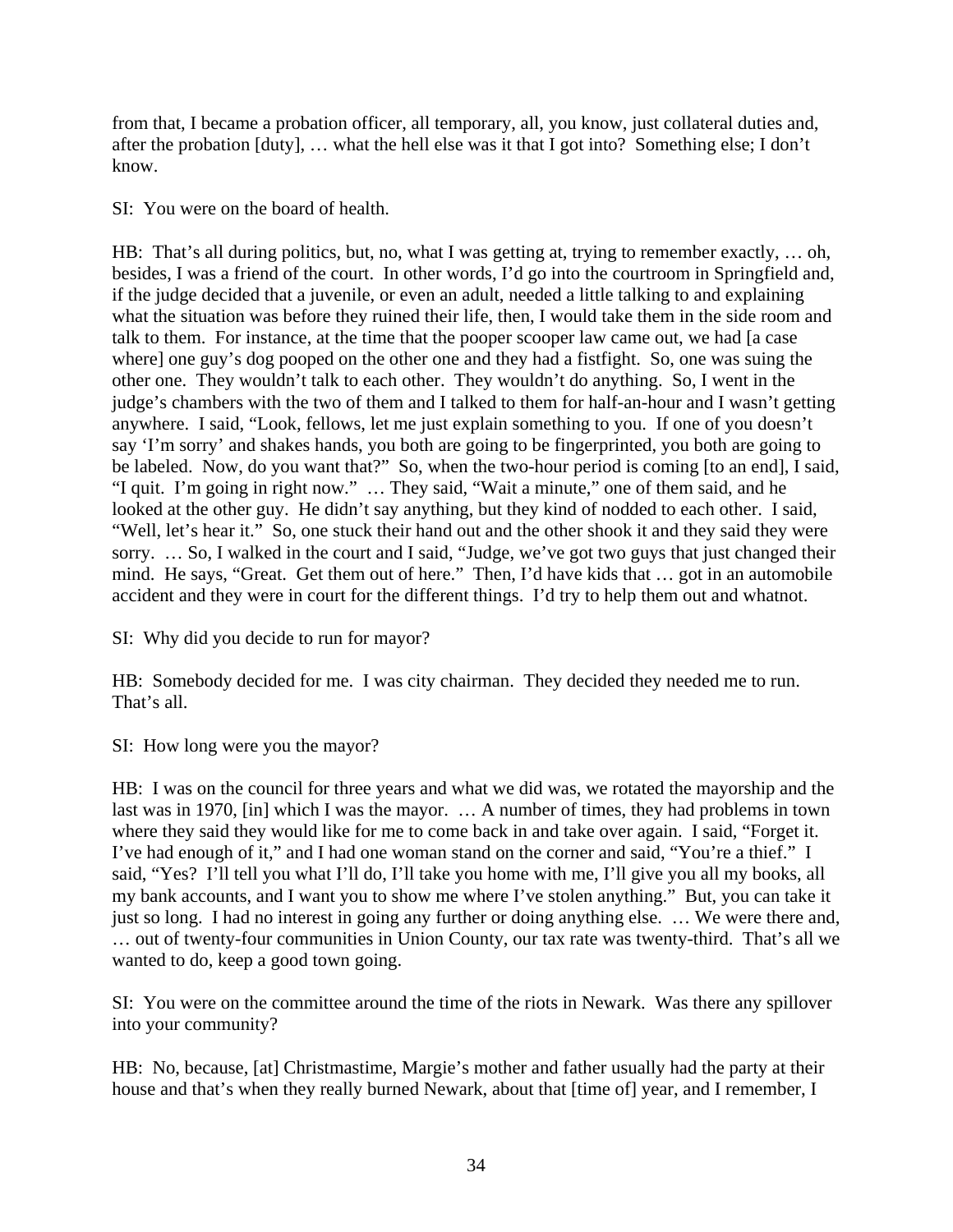can't think of the gal's name that used to help Mrs. Dolan, she was a black girl, and I drove her home through Newark in that thing. I don't know. It was horrible to see and we avoided everywhere we could, but I got her home and she was safe and everything, but it didn't spillover near us, no.

SI: What did you see, burning buildings?

HB: Oh, they were fighting, and everything else. You didn't go down there and wave a flag. [laughter]

SI: In general, have you adjusted to living in New Jersey, having grown up in the South?

HB: Fine. I have no complaints at all. I'm alive, I'm kicking. I had a good company. Finally, Bob and I started to buy the company off the five old men and, one day, he came in and he says, "I'm sixty-five. How old are you?" I said, "I'm sixty-four." He says, "Who's going to buy us?" … Being the outside guy, I knew a guy in Chicago, and he was a prince of a prince, and I said, "Are your people still interested in our company?" He said, "Yes," he was and I said, "Great. Why don't we get the lawyers together and see what they come up [with] on a price and we'll talk." So, December that, what was it, '85, something like that, [I] went to Chicago and [met] this gentleman and his wife. … I was sitting next to his wife and I said, "I've got a question for you." She says, "What's that?" I said, "How come you allow your husband to buy something you've never seen?" She says, "Henry Bultman, you know I know what your company looks like." I says, "How do you know?" She says, "You know I've been seeing it." I said, "Okay, we'll go along with it," but they were wonderful. I just called and talked to them the other day, because I found a slip, not a slip, a form, that said I was in a retirement thing. I said, "I never got anything." So, I called his son, both he and his wife are dead now, and I called his son and I got him on the phone. I said, "Come on, tell me, what am I being screwed out of?" He said, "Well, I have to check." [laughter] No, I have no problems. ... I kid everybody about being a Rebel and up here to Christianize you Yanks, but I have never had any problems up here.

SI: Yes. I have heard that the lifestyle is very different.

HB: Oh, yes. Look, I only was twenty-one years in New Orleans, I was five years in service, or close to it, five years in Illinois, the rest of it's been in Jersey. So, I've been here in Jersey more than I've been anywhere else.

MJ: Did you find it difficult to go from military life back to civilian life?

HB: No, no problem.

MJ: Coming from the South, how did you react to people from the North in the service? Did you get along with everyone okay? What were the people that you were with like?

HB: I had no problem. Even up here, I can remember, when we had the company, we had a black guy there. If he had any problems, he didn't go to anybody else but me. … I went home the Christmas I had told you all about and I remember going across the Gulf Coast and I stopped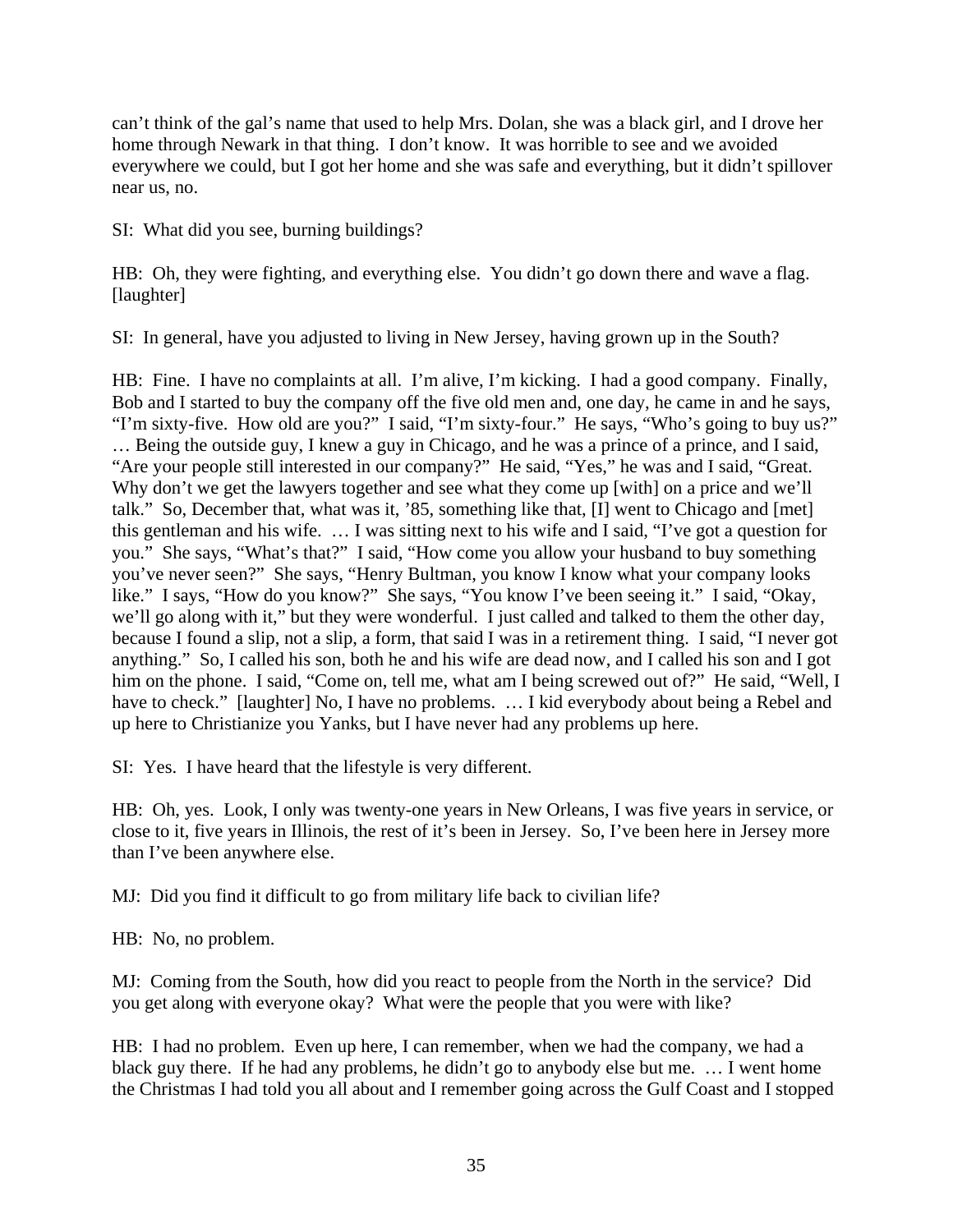in to see a Mr. Carter, who had lived around the corner from me. He was living over there and I walked in. … He was sitting on the porch and I said, "Mr. Carter, you don't remember me, do you?" He says, "Something's familiar, but," he says, "I'm an old man." I said, "I understand." I said, "I'm Henry Bultman." He says, "Shhh, don't say it too loud." He says, "I want you to go in the kitchen." I said, "Okay, I'll go in the kitchen." So, I walked in the kitchen and I swung the door open and these two mammies are in there. They're end plates, five-by-five. "Henry Bultman, what the hell are you doing here?" [laughter] I mean, like it was a homecoming. I mean, they had taken care of us as kids. They were part of the family and everything else. … [In] my brother's last telephone call, [he] says, "I was coming down the elevator and somebody stopped me." I said, "Who?" "She said, she told me to tell you hello." I said, "Who?" He said, "Charlotte Carter. She lived around the corner from us, you remember?" I said, "Yes." It's a small world, kid.

MJ: How did you feel about the atomic bombs?

HB: Happy. [laughter] Look, if you're going to lose a million men, [it] wasn't just going to be to get on the shore, because these people are, were fanatical. They've changed in the fifty years since the war, dramatically, from what they were then. I mean, they were radical at that time. I couldn't see … having to go into Japan and beat every one of them down before they did anything.

SI: At the time, were you apprehensive about going to the Pacific?

HB: I was at Lakehurst when they dropped that bomb.

SI: Did you think that you might have to go back out to the Pacific if they had not?

HB: Definitely, and then, when the Korean War was on, I was still in the Reserves and they told me our unit was going to Korea, and that was the time I was moving to Jersey. … I said, "I'm telling you … good-bye. If you catch me, you got me." [laughter] I said, "Once is enough."

MJ: Did you join any veterans' organization after the war?

HB: I'm with the American Legion. I'm in [the] Pearl Harbor Survivors.

MJ: Do you still keep in touch with any other survivors?

HB: I lost touch with them about a year ago. … We're getting fewer and farther apart. [laughter] I still have my license plate as a Pearl Harbor Survivor.

SI: Have you been back to Pearl Harbor since you left the service?

HB: On our twenty-fifth wedding anniversary, I took my wife back there and took her over and showed her everything and saw what they had done there, everything. It makes you feel sad when you get there, especially in the [USS *Arizona*] Memorial.